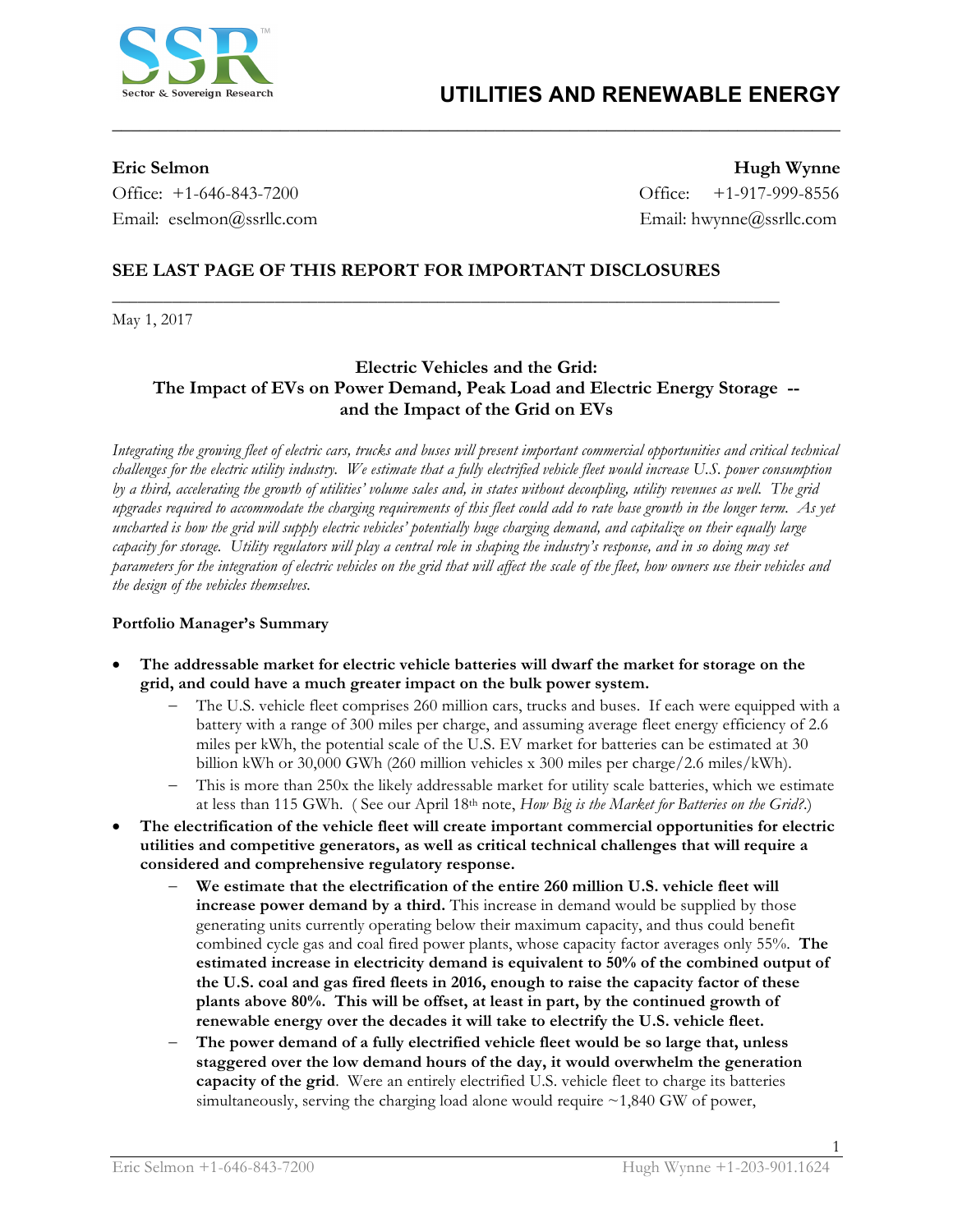

approximately twice the dispatchable generation capacity of the United States. By contrast, if the charging of the EV fleet were staggered between midnight and 6:00 AM, when power demand is lowest, an increase in U.S. generation capacity of just 190 GW, or 20% of installed dispatchable capacity, would be sufficient (**Exhibit 6**).

- **As the electric vehicle fleet expands in size, therefore, electric utilities and state regulators will be forced to implement legal and regulatory frameworks that avoid the need for a huge expansion of generation capacity. Critical will be utility-controlled staggering of nighttime vehicle charging, complemented by rate structures to shape EV charging load during daytime hours**, including, eventually, dynamic, localized real-time pricing. **These legal and regulatory frameworks could affect the growth rate of the EV fleet, how owners use their vehicles, and the design of the vehicles themselves.**
- **As a rule of thumb, we see a tipping point for regulators and utilities to act when the number of electric vehicles, measured in units, approaches 40x a region's peak load, measured in MW**.
	- Power grids generally maintain an excess of dispatchable capacity over peak demand (reserve margin) of 15% to ensure the continuity of power supply in the event of a major equipment failure. In California, if charging demand is not controlled, this margin of safety could be completely eroded by 1.84 million EVs, or 40x the grid's peak demand of 46,000 MW.
	- California's 2016 peak power demand of 46,000 MW was reached at 6:00 PM on a July evening. Early evening is also the time when EV owners are likely to be returning home from work and plugging in their cars to recharge. Once California's light duty electric vehicle fleet reaches 1.84 million, or 6% of the state's current vehicle fleet, the aggregate load of just 75% of these EVs using 5 kW chargers would be 6.9 million kW (1.84 million EVs x  $75\%$  x 5 kW) or 6,900 MW. This is equivalent to 15% of California peak demand of 46 GW, consuming its reserve margin.
- **In the near term, the rollout of electric vehicles will accelerate the rate base growth of distribution utilities, and particularly so in California, home to half the national EV fleet.** In California, utilities have begun to install charging stations at workplaces and retail centers, but much more significant will be the upgrades required to residential transformers and distribution circuits to meet the nighttime load for vehicle charging. The far larger and more concentrated loads caused by fast charging stations and the charging of truck and bus fleets would require even more grid hardening.
- **Over the longer term, charging a fully electrified vehicle fleet will require substantial additions to installed generating capacity, as well as a smarter grid capable of real-time monitoring and communications to manage and mitigate potentially massive spikes in demand.**
- **Eventually, the electric vehicle fleet could grow to represent a huge repository of stored electrical energy, especially in light of the low average daily utilization rate of the vehicle batteries (~10%).** 
	- If 10% of the U.S. fleet of 260 million vehicles were electrified, and capable of supplying the grid using two-way, 5 kW chargers, these 26 million vehicles could supply 130 million kW or 130 GW of power to the grid -- equal to 13% of U.S. dispatchable capacity and 75% of peaking capacity.
	- Over time, therefore, we see a growing incentive for state regulators to enable the bulk power system to capitalize on the huge storage capacity of the EV fleet.
- **The first distribution utilities to benefit from the investment opportunities created by electric vehicles will be EIX and PCG in California**, where state policy is to put 4.2 million EVs on the road by 2030, equivalent to one eighth of the current vehicle fleet and well above the 1.8 million vehicles we identify as a potential tipping point for the California grid.The region with the second highest EV penetration is the Pacific Northwest, partly reflecting Oregon's zero emissions vehicle (ZEV) standard. **POR and AVA stand to benefit from growth in the Northwestern EV fleet.** The EV fleet in the Northeast and Mid-Atlantic, while small currently, has grown over the last five years at an average annual rate of 144% in response to ZEV standards put in place by Maryland, New York, Massachusetts, Connecticut, Rhode Island and Vermont. **The growth of the EV fleet in the heavily populated Washington to Boston corridor will benefit ED, ES, and AGR, as well as the distribution utility subsidiaries of EXC and PEG.**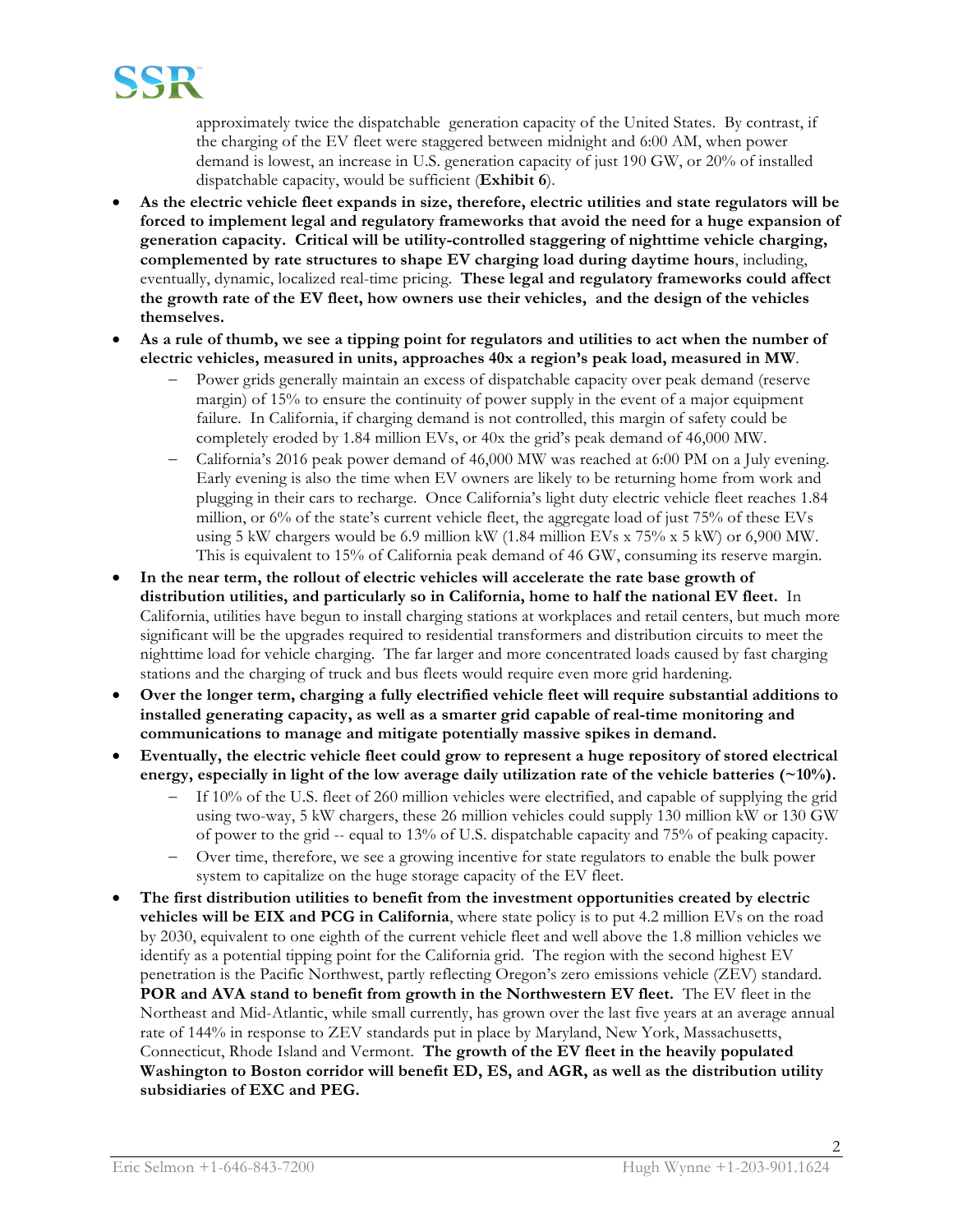

| must a from the protectives through cannot the steam from the state |                    |                  |                 |  |  |  |  |
|---------------------------------------------------------------------|--------------------|------------------|-----------------|--|--|--|--|
| <b>Preferences Among Utilities, IPPs and Clean Technology</b>       |                    |                  |                 |  |  |  |  |
| <b>Sector</b>                                                       | <b>Weighting</b>   | <b>Favorites</b> | <b>Concerns</b> |  |  |  |  |
| <b>Regulated Electric Utilities</b>                                 | Overweight         | EIX. PCG         | <b>ALE</b>      |  |  |  |  |
| <b>Hybrid Electric Utilities</b>                                    | <b>Neutral</b>     | EXC, NEE, PEG    | D, ETR          |  |  |  |  |
| <b>IPPS</b>                                                         | <b>Underweight</b> |                  | <b>NRG</b>      |  |  |  |  |
| Renewables                                                          | <b>Underweight</b> |                  |                 |  |  |  |  |
| <b>Yieldcos</b>                                                     | <b>Neutral</b>     | <b>NEP</b>       |                 |  |  |  |  |

### **Exhibit 1: Heat Map: Preferences Among Utilities, IPP and Clean Technology**

**Source:** SSR analysis

# **Table of Contents**

|                                                                       | <u>r</u> age |
|-----------------------------------------------------------------------|--------------|
| What Is the Total Addressable Market for Electric Vehicle Batteries?  |              |
| How Much Electricity Would a Fully Electrified Vehicle Fleet Consume? |              |
| How Much Power Will the EV Fleet Require While Charging?              |              |
| The Physical and Regulatory Framework to Integrate Electric Vehicles  |              |
| The Tipping Point: How Many Electric Vehicles Could Be Too Many?      | 13           |
| Where and When Will EVs' Impacts Be Felt?                             | 14           |

#### **Details**

Integrating the growing fleet of electric cars, trucks and buses will present important commercial opportunities and critical technical challenges for the electric utility industry. We estimate that a fully electrified vehicle fleet would increase U.S. power consumption by a third, accelerating the growth of utilities' volume sales and, in states without decoupling, utility revenues as well. The grid upgrades required to accommodate the charging requirements of this fleet could add to rate base growth in the longer term. As yet uncharted is how the grid will supply electric vehicles' potentially huge charging demand, and capitalize on their vast capacity for storage. Utility regulators will play a central role in shaping the industry's response, and in so doing may set parameters for the integration of electric vehicles on the grid that will affect the scale of the fleet, how owners use their vehicles and the design of the vehicles themselves.

# *What is the Total Addressable Market for Electric Vehicle Batteries?*

The addressable market for electric vehicle batteries in the U.S. is staggeringly large. We estimate the potential market for electric vehicle batteries at  $\sim$  30 billion kWh (30,000 GWh) of storage capacity. The assumptions underpinning our calculations are set out in **Exhibit 2** below, and a summary explanation of our calculation follows.

We estimate the potential market for EV batteries as the product of the number of electric vehicles and the average capacity of their batteries. Assuming all 260 million vehicles in the U.S. were electrified, the maximum addressable market for electric vehicle batteries can be estimated at 260 million vehicles x 115 kWh per vehicle battery, or 30 billion kWh (30,000 GWh). We have estimated average battery capacity of 115 kWh based on amount of power required to achieve an average vehicle range of 300 miles per charge,<sup>1</sup> or the product of 300 miles and the average EV electricity consumption per mile.

 $\mathbf{p}$ 

<sup>&</sup>lt;sup>1</sup> Electric drive passenger cars being offered for sale in the United States today are typically designed with ranges of <200 miles per charge, but typical gasoline powered vehicles have ranges of 300-400 miles on a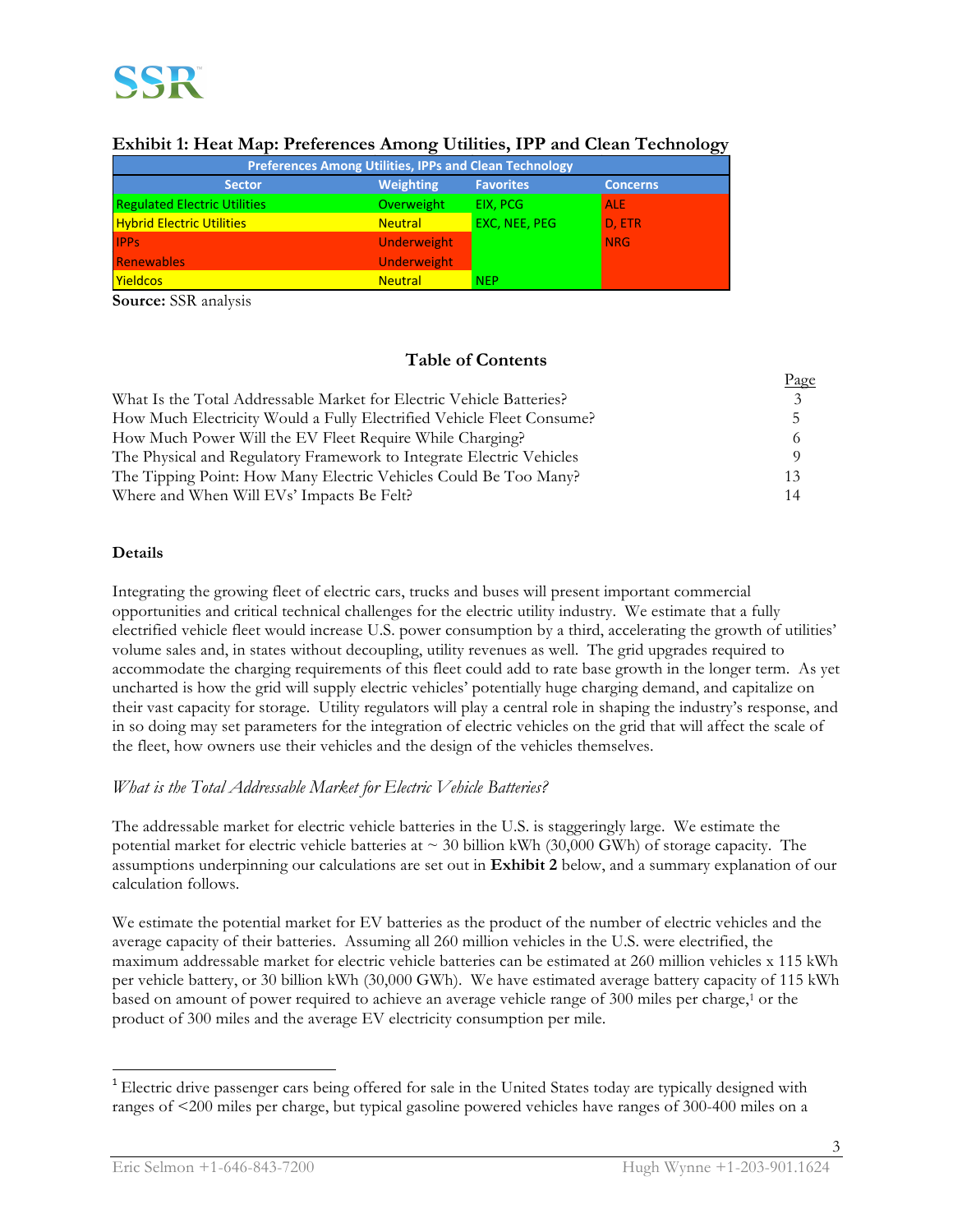Electric drive passenger vehicles sold in the United States, such as the Nissan Leaf, can cover ~3.5 miles on a kWh of electricity. To estimate the electricity consumption per mile of an entirely electrified U.S. vehicle fleet, including trucks and buses, we compared the average fuel efficiency of the entire U.S. fleet of internal combustion vehicles (17.5 miles per gallon) to the average fuel efficiency of U.S. passenger cars (23.3 miles per gallon). Applying this ratio of 75% (17.5 mpg/23.3 mpg) to the energy efficiency of the Nissan Leaf, we calculate that the average mileage per kWh of a fully electrified U.S. vehicle fleet would be the Leaf's 3.5 miles per kWh x 75% or ~2.6 miles per kWh. A desired range of 300 miles per charge divided by 2.6 miles per kWh implies an average battery capacity of  $\sim$ 115 kWh.

# **Exhibit 2: Estimating the Addressable Market for Electric Vehicle Batteries**

| Vehicle-miles traveled (millions)                       | 3,025,656   |
|---------------------------------------------------------|-------------|
| Fuel consumed (million gallons)                         | 173,347     |
| Miles per Gallon - Average                              | 17.5        |
| Miles per Gallon - Passenger Vehicle                    | 23.2        |
| Fleet Average MPG as % of Passenger Vehicle Average     | 75%         |
| EV Miles/kWh (Nissan Leaf)                              | 3.5         |
| multiplied by: Fleet Avg MPG % of Passenger Vehicle Avg | <u>75%</u>  |
| EV Miles/kWh - All Vehicles Estimate                    | 2.6         |
| Desired Range (miles)                                   | 300         |
| divided by: EV Miles/kWh - All Vehicles Estimate        | 2.6         |
| kWh per Vehicle - Average                               | 114         |
| Vehicles registered                                     | 260,350,938 |
| multiplied by: kWh per Vehicle                          | 114         |
| divided by: kWh per GWh                                 | 1,000,000   |
| Maximum EV Electric Storage Need - 2014 Fleet - GWh     | 29,662      |

**Source:** U.S. Department of Transportation, Nissan, SSR analysis

The maximum addressable market for battery storage on the grid, by contrast, is much smaller. Even if the nation's entire 175 GW peaking fleet were replaced with batteries capable of four hours of discharge, the total capacity of these batteries would be just 700 GWh or 700 million kWh (175 GW or 175 million kW x 4). The implication is the total addressable market for electric vehicles batteries, at 30,000 GWh, is over 40x the total addressable market for batteries on the grid.

However, as explained in our April 18th note, *How Big is the Market for Batteries on the Grid?*, we expect the economic market for batteries on the grid to be much smaller, at 115 GWh or less. Unless battery costs fall dramatically, regulated utilities and competitive generators will not deploy batteries as peaking capacity. Measured by the cost of energy supplied during peak hours, grid scale batteries cost 3 to 4x as much as new conventional gas fired peakers, discouraging their use by regulated utilities. And competitive generators cannot recover the cost of a battery from the arbitrage profit to be had by buying electricity off peak and selling it on peak in the wholesale power market.

 $\overline{a}$ 

single tank. We have assumed that 300 miles will, in the long run, also be the minimum desired range per charge of the vehicle fleet as a whole. Even at lower ranges, the addressable market is still massive.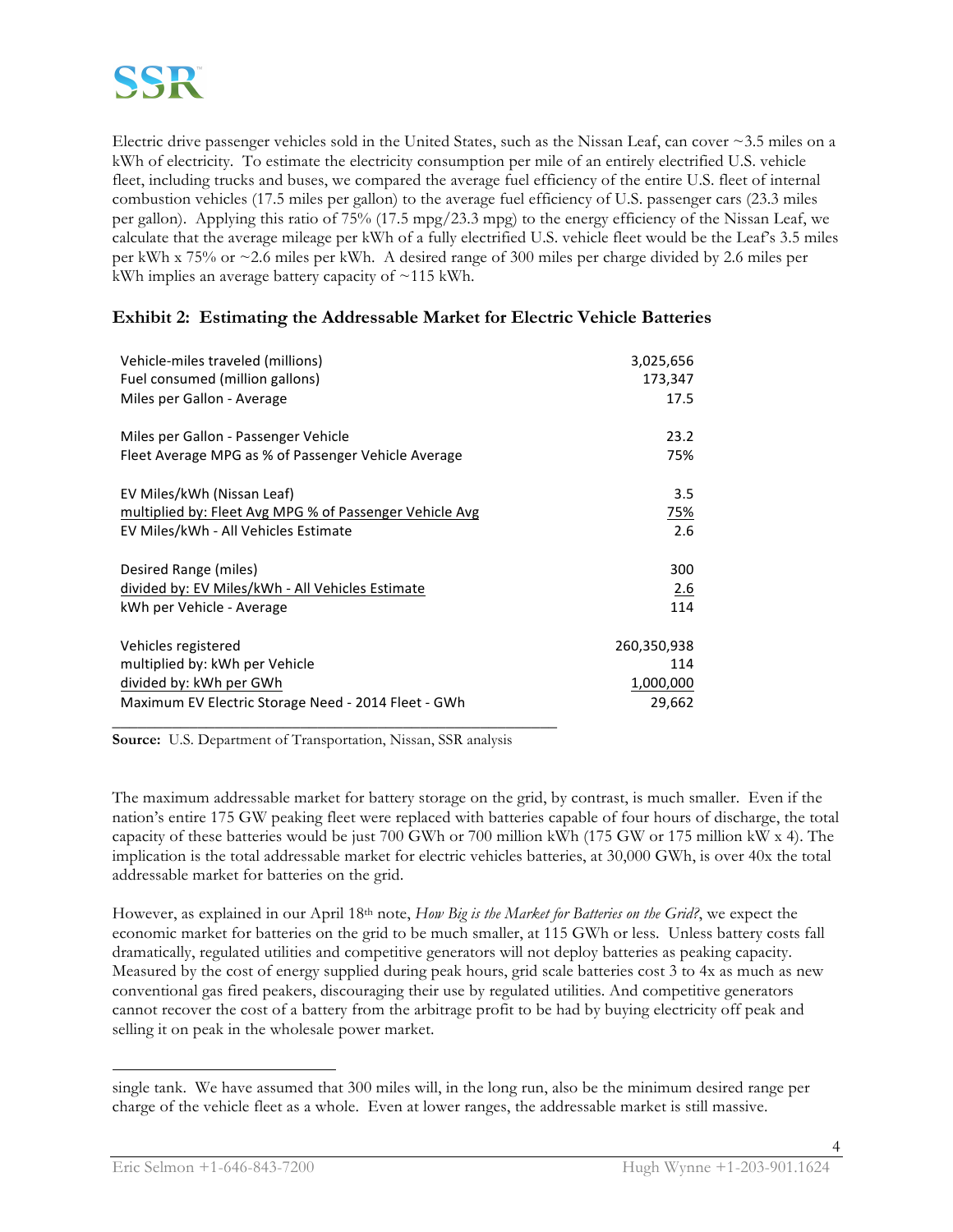

Rather, we believe electric energy storage on the grid will be most attractive to transmission and distribution utilities and their regulators in states where generation has been deregulated. In these states, utilities and electricity retailers procure power for consumers in competitive wholesale markets where prices are set by the marginal cost of supply. The power supply curves in these markets tend to be extremely steep at very high levels of demand, so that small increases in demand result in disproportionate increases in the marginal cost of supply and thus in the prevailing market price of power. As a result, even small amounts of electric energy storage on the grid can significantly reduce the marginal cost of supply on peak and thus the total cost of procuring power to serve load. We calculate that, had just 500 MW of storage been deployed on the ERCOT grid over the five years from 2011 through 2015, the savings to consumers would have averaged ~\$1.3 billion annually.

We believe the substantial savings to consumers from even limited amounts of grid storage will motivate regulators to encourage its deployment by utilities and their customers. The California Public Utilities Commission has required the state's investor-owned utilities to deploy 1,325 MW of storage by 2020. We expect regulators in other states that have deregulated generation to follow California's example: Massachusetts is considering policies to encourage the deployment of 600 MW of storage by 2026 and Maryland has passed a tax credit for distributed storage.

However, in the five competitive wholesale markets that serve states where generation has been deregulated, the battery capacity required to close the average daily gap between maximum and minimum demand – and thus the gap between low off-peak and high on-peak prices -- is only 29 GW. Assuming the deployment of 29 GW of batteries capable of four hours of discharge, the economic market for grid storage may be as small as only 115 GWh. Based on this assessment, the addressable market for vehicle batteries, at 30,000 GWh, would be over 250x the size of that for batteries on the grid.

#### *How Much Electricity Would a Fully Electrified Vehicle Fleet Consume?*

We can use these same data points to estimate the potential increase in electricity consumption resulting from the electrification of the entire U.S. vehicle fleet (see **Exhibit 3**). In aggregate, the U.S. vehicle fleet travels some 3 trillion miles annually. Based on the estimate we derived above of the average energy efficiency of an electrified vehicle fleet (2.6 miles per kWh), this would suggest that a fully electrified vehicle feet would consume some 1.15 trillion kWh of electricity. Adjusting for electricity losses over the charge/discharge cycle of the batteries  $(\sim 10\%$  for lithium ion batteries currently), we can estimate the total demand for electricity of a fully electrified U.S. vehicle fleet at  $\sim$  1.3 trillion kWh (equivalent to 1.3 billion MWh or 1.3 million GWh). This is equivalent to 34% of the 3.8 million GWh of electricity consumed in the United States in 2014.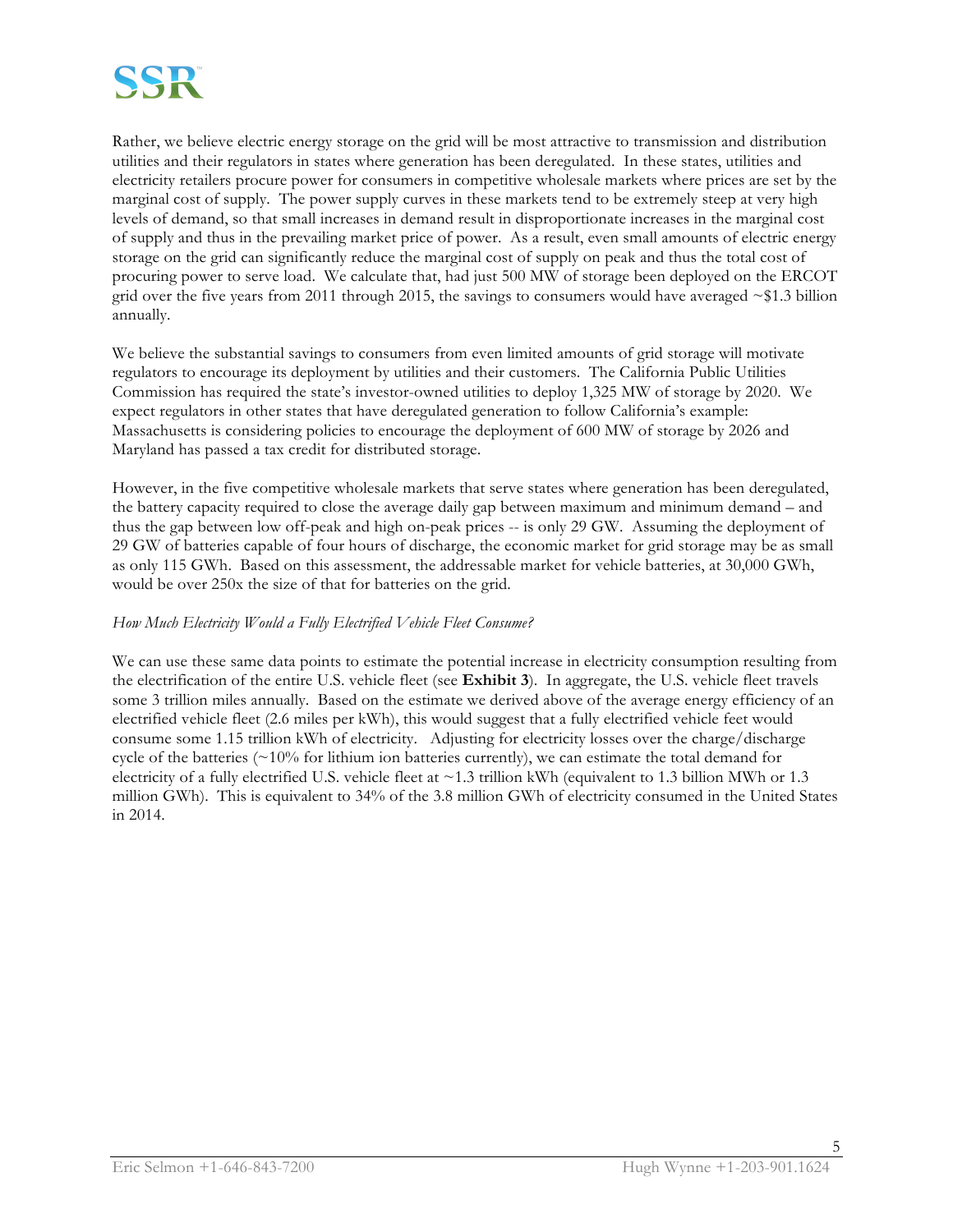

# **Exhibit 3: Estimating the Potential Electricity Consumption of the Electric Vehicle Fleet**

|                                                  | 2014 Data |
|--------------------------------------------------|-----------|
| Vehicle-miles traveled (millions)                | 3,025,656 |
| divided by: EV Miles/kWh                         | 2.6       |
| divided by: Charge Discharge Efficiency          | 90%       |
| Potential Electricity Consumption (GWh)          | 1,276,715 |
|                                                  |           |
| Total US Electricity Consumption - 2014 (GWh)    | 3,764,700 |
|                                                  |           |
| Potential Increase in US Electricity Consumption | 34%       |
|                                                  |           |

**Source:** U.S. Department of Transportation, Nissan, SSR analysis

Absent new generation, this increase in electricity demand would be supplied by those generating units currently operating below their maximum capacity, and would thus disproportionately benefit combined cycle gas and coal fired power plants, whose capacity factor averages only 55%. The 1.3 million GWh increase in electricity demand estimated above is equivalent to  $\sim$  50% of the combined output of the current U.S. coal and gas fired generating fleets in 2016, enough to raise the capacity factor of these plants above 80%. However, this will be offset, at least in part, by the continued growth of renewable energy over the decades it will take to electrify the U.S. vehicle fleet.

# *How Much Power Will the EV Fleet Require While Charging?*

A fully electrified vehicle fleet would also have a material impact on the level and shape of U.S. power demand over the course of the day and year, likely contributing to a need for additional generation capacity. The success of the power grid in responding to this increase in peak demand, and change in the load profile, will depend to a high degree on the regulatory framework that is rolled out for the integration of electric vehicles.

A critical determinant of the impact of electric vehicles on the level and shape of power demand will be the rate at which they can be charged. This in turn depends on the charging technology used, which is evolving rapidly. Level 1 chargers, the type used to charge from a regular 120 volt outlet, draw  $\sim$  2 kW. Level 2 chargers, which are currently the type most frequently deployed at commercial and retail sites, draw between 3-10 kW. Level 3 chargers, or "fast chargers," can draw 20-50 kW and may become the norm in the future, although currently their deployment is limited. Tesla's superchargers can draw up to 120 kW and a new 350 kW ultrafast charger was deployed in Europe at the end of 2016, although cars that are able to charge at that rate are not expected to be on the road until 2018. The broad range of capacity of the different chargers implies that the same electric vehicle could draw up to 5x as much power at a Level 2 charger as at a level 1; 25x as much power at a Level 3; 60x as much power at a supercharger; and 175x at an ultra-fast charger.

As the capacity of the charger increases, the time required to charge an electric vehicle's battery falls commensurately. America's 260 million vehicles travel  $\sim$ 3 trillion miles annually, or an average of 32 miles per day. If the average energy efficiency of a fully electrified U.S. vehicle fleet were 2.6 miles per kWh, as estimated above, then on average electric vehicles would expend 12.25 kWh per day and require 13.6 kWh of charging at night, allowing for a 10% loss of electricity across the charge/discharge cycle. At a Level 1 charge capable of drawing 2 kW from the grid, the average vehicle would thus take 6.8 hours to recharge; at a Level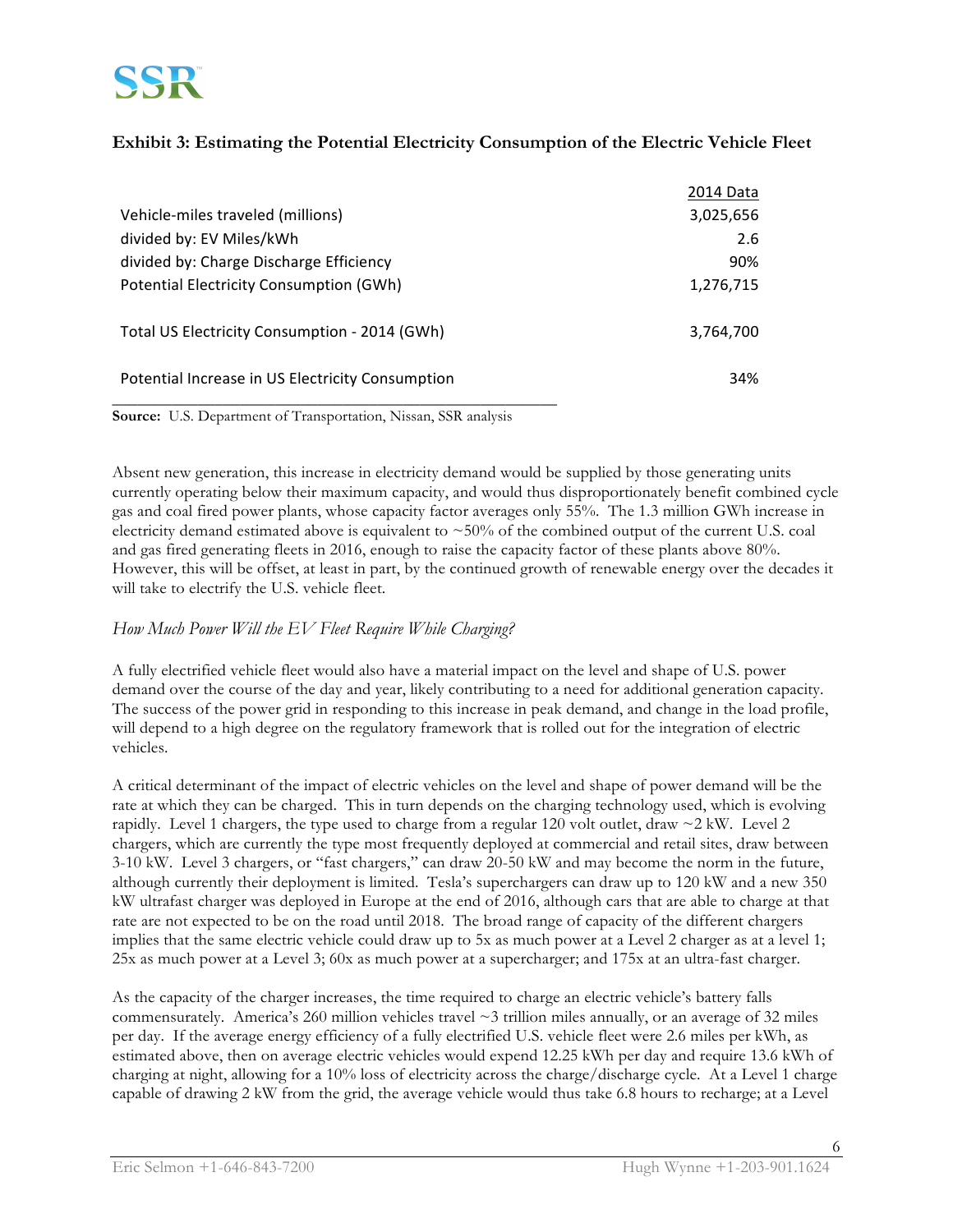

2 charger capable of drawing 5 kW from the grid, this would fall to 2.7 hours; at a Level 3 charger drawing 50 kW, only a quarter of an hour would be required; and at a Supercharger capable of drawing 120 kW, only seven minutes. **Exhibit 4** shows the calculations behind these estimates of the average charging times of electric vehicles, and provides more granular estimates of the charging times of light duty and heavy duty electric vehicles, respectively.

Although likely an infrequent occurrence for most passenger vehicles, to charge a fully depleted battery would take significantly longer. We estimate the average vehicle with a 300 mile range and efficiency of 2.6 miles/kWh would have a 115 kWh battery. As the average vehicle travels only 32 miles per day, using just 12.25 kWh of electricity from its 115 kWh battery, EV batteries should retain on average ~89% of their charge at the end of any given day. A road trip of 300 million, however, would fully deplete a 115 kWh battery; allowing for 10% charging losses, the battery would require 128 kWh to recharge. Charging a fully depleted 115 kWh battery would thus take 64 hours with a Level 1 charger, 25.6 hours with a Level 2 charger, 2.6 hours with a Level 3 charger, 1.1 hours with a supercharger and only 22 minutes with an ultra-fast charger.

Hence the commercial incentive for EV manufacturers to roll out higher capacity charging technology. As this rollout occurs, the charging demand of EVs will rise commensurately – posing, as we shall see, a significant threat to the grid.

|                                   |           | <b>Light Duty Vehicles</b> |          | <b>Heavy Duty Vehicles</b> | <b>Entire Vehicle Fleet</b> |
|-----------------------------------|-----------|----------------------------|----------|----------------------------|-----------------------------|
| Total vehicle miles per year      | 2.072.071 | million miles              |          | 953.585 million miles      | 3,025,656 million miles     |
| <b>Total vehicles</b>             |           | 187.6 vehicles             |          | 72.8 vehicles              | 260.4 vehicles              |
| Average daily mileage per vehicle |           | 30.3 miles                 |          | 35.9 miles                 | 31.8 miles                  |
| Average miles per gallon          |           | 3.5 miles per kWh          |          | 1.0 miles per kWh          | 2.6 miles per kWh           |
| Electrcity expended               |           | 8.6 kWh                    | 37.7     | kWh                        | 12.2 kWh                    |
| Charge required                   |           | 9.6 kWh                    | 41.9 kWh |                            | 13.6 kWh                    |
| Duration of Charge                |           |                            |          |                            |                             |
| Level 1 Charger - 2 kW            |           | 4.8 hours                  |          | 21.0 hours                 | 6.8 hours                   |
| Level 2 Charger - 5 kW            |           | 1.9 hours                  |          | 8.4 hours                  | 2.7 hours                   |
| Level 3 Charger - 50 kW           |           | 0.2 hours                  |          | 0.8 hours                  | 0.3 hours                   |
| Supercharger - 120 kW             |           | 0.1 hours                  |          | 0.3 hours                  | 0.1 hours                   |
|                                   |           |                            |          |                            |                             |

# **Exhibit 4: Average Daily Charging Requirement and Duration of Charge for U.S. EVs**

Source: Department of Transportation, SSR analysis

Important for the discussion that follows is the very large amount of electricity required to recharge the batteries of heavy duty vehicles such as trucks and buses. Covering an average of 36 miles per day with an energy efficiency of only 1 mile per kWh, heavy duty vehicles would consume 36 kWh on the average day and, allowing for  $10\%$  charging losses, would require  $\sim$  42 kWh to recharge. Even at a Level 2 charger, capable of delivering 5 kW of power, this would take 8 hours (**Exhibit 4**). We believe it reasonable to assume, therefore, that the owners of electric trucks and buses will deploy Level 3 chargers, at a minimum, whose 50 kW of capacity can reduce average charging times below one hour.<sup>2</sup>

 $\overline{a}$ 

<sup>2</sup> Six axle tractor trailers would take much longer. Tractor trailers would likely get an average of less than 1 mile/kWh and would probably want an 800 mile range; regulations allow a driver 11 hours at the wheel after a 10 hour break. The size of a tractor trailer battery would thus exceed 800 kWh and would likely require  $\sim$ 1,000 kWh to recharge. This would take about 8 hours even with a 120 kW supercharger and 3 hours with an ultra-fast charger, suggesting that truck stops along interstate highways would generally have superchargers and ultra-fast chargers.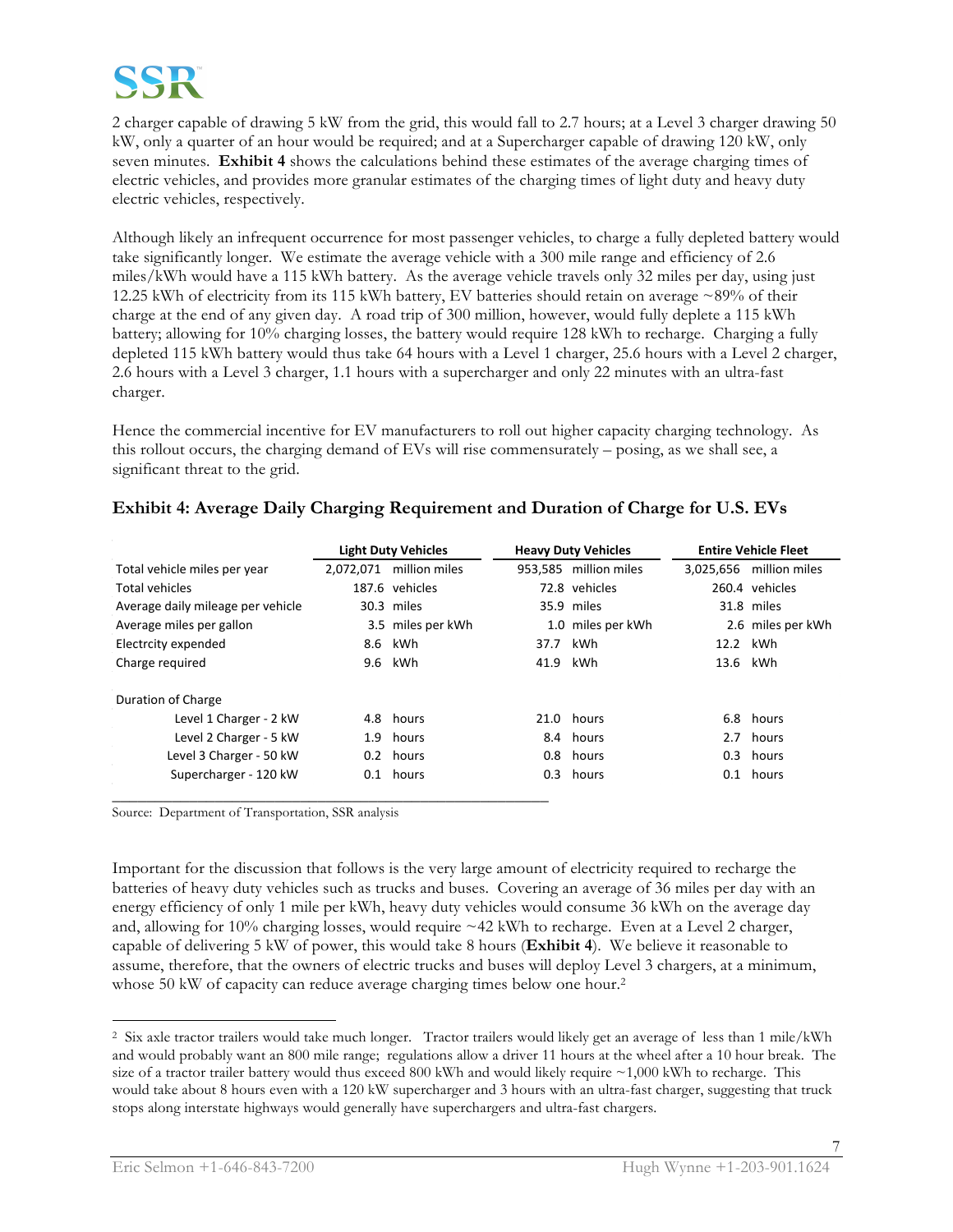

Similarly, if electric drive vehicles are to replace those with internal combustion engines in the light duty fleet, the time required to charge these vehicles will have to fall; the ~5 hours required to charge a passenger car after average daily use using a Level 1 charger is likely to be an impediment to the widespread adoption of EVs. Looking ahead to a date when the U.S. vehicle fleet has been fully electrified, therefore, we believe it reasonable to assume that Level 2 chargers capacity will become the norm for residential charging, reducing the charging time for a passenger vehicle to less than two hours. Even faster Level 3 fast chargers may be encouraged or subsidized by utilities in order to reduce charging time and allow the utilities to stagger customer charging times during the night.

In **Exhibits 5** through **7**, we illustrate the risk that the charging of an entirely electrified U.S. vehicle fleet poses for the U.S. power grid. We examine the implications of two scenarios, one in which the entire fleet is charged in the evening hours, with cars plugged in at drivers' homes and trucks charging at their depots or garages; and a second where a fraction of the fleet charges during the day, at workplaces and retail centers for light duty vehicles and at depots, garages and charging stations for trucks and buses. Both charging scenarios could potentially overwhelm the generation capacity of the grid. In the first case, drivers returning home after work would tend to arrive at their homes and plug in their cars at precisely the time when power demand is already at its highest: the early evening, when electricity demand for cooking, lighting, television, subways and railroads tend to reach a near simultaneous peak. In the second case, daytime charging, the risk is that charging demand in the afternoon hours could add to the capacity required to serve load on hot summer afternoons, when power demand often reaches its highest level of the year.

**Exhibit 5** illustrates the first scenario, evening charging. As discussed above, we assume that light duty electric vehicles will be hooked up to Level 2 chargers capable of drawing 5 kW from the grid and that heavy duty vehicles (trucks and buses) will plug in to Level 3 chargers capable of drawing 50 kW. Under these assumptions, the simultaneous charging of all the nation's light duty vehicles would require ~1,240 GW of power, while the charging of the heavy duty vehicle fleet at the would add ~600 GW of demand. In theory, the simultaneous charging of a fully electrified U.S. vehicle fleet would thus require 1,840 GW of capacity. In 2016, peak demand on the U.S. power grid reached ~740 GW; adding the capacity required to charge the electric vehicle fleet could increase this to 2,580 GW. If a 15% reserve margin3 is to maintained, this implies the need for 2,970 GW of dispatchable generation capacity.<sup>4</sup> Currently, the U.S. generation fleet includes ~950 GW of dispatchable resources, implying a need for an additional 2,000 GW of capacity, or a tripling of the existing fleet.

 $\overline{a}$ 

<sup>3</sup> Reserve margin is the excess of dispatchable generation capacity over peak demand, expressed as a percentage of peak demand. Regional transmission organizations generally seek to maintain reserve margins of 15% or higher to ensure that the failure of a large power plant or critical transmission interconnection will not cause an interruption in power supply. 4 Intermittent renewable resources, such as wind and solar, may not be available when needed to meet peak demand. We have therefore excluded these from the calculation of dispatchable capacity, including only thermal generating resources (nuclear, coal, gas, oil, geothermal and biomass) and reservoir hydro.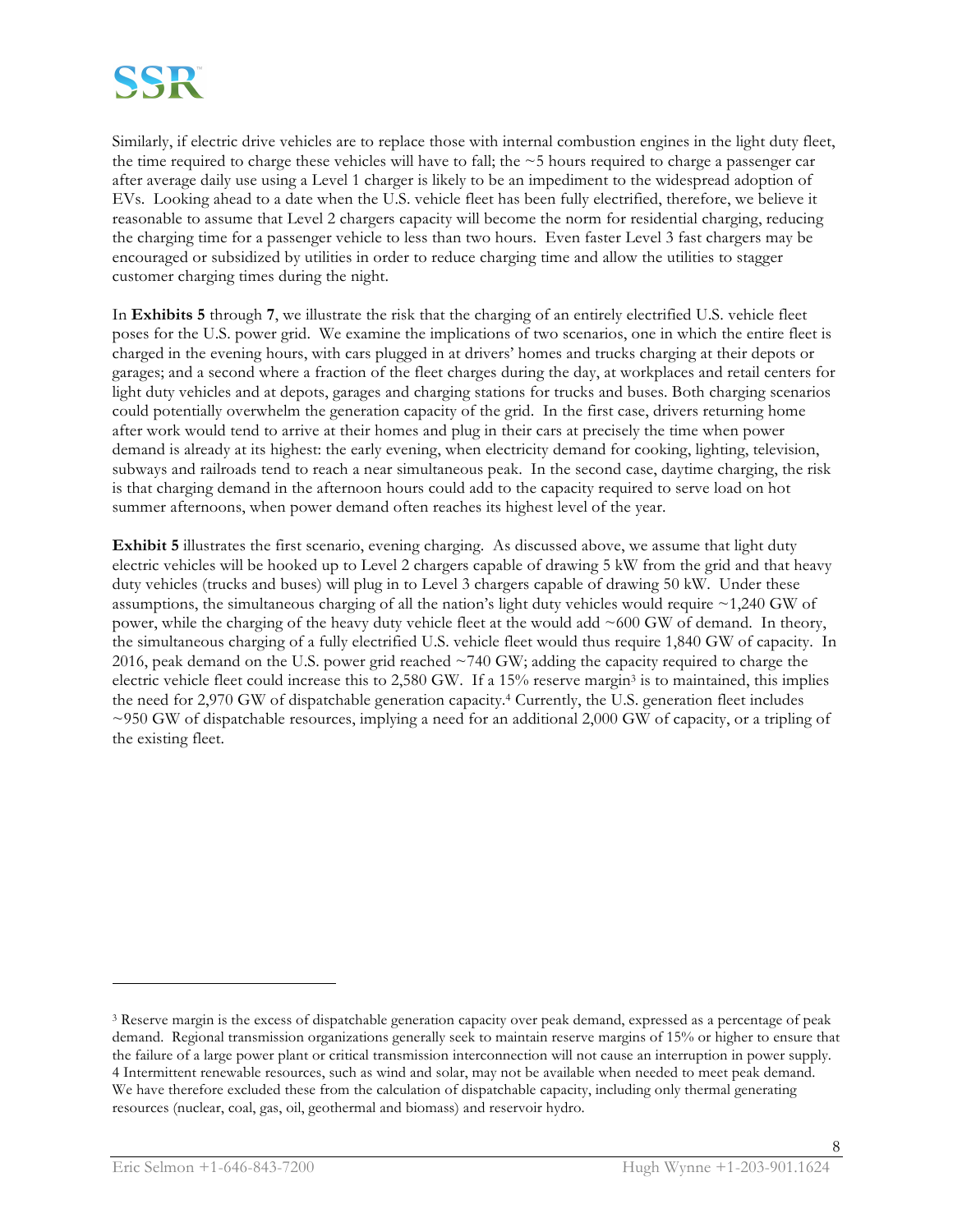### **Exhibit 5: Estimated Generation Capacity Required to Supply the Simultaneous Charging Load of a**  Fully Electrified U.S. Vehicle Fleet

|                     |                 |            | Assumed  |              | As % of              |
|---------------------|-----------------|------------|----------|--------------|----------------------|
|                     | <b>Millions</b> |            | Charger  | Simultaneous | Dispatchable         |
|                     | of              | Percentage | Capacity | Charging     | <b>US Generation</b> |
|                     | Vehicles        | Charging   | (kW)     | Demand (GW)  | Capacity             |
| Light duty vehicles | 248             | 100%       | 5        | 1,240        | 130%                 |
| Trucks and buses    | 12              | 100%       | 50       | 600          | 63%                  |
| Total               | 260             |            |          | 1,840        | 193%                 |
|                     |                 |            |          |              |                      |

**Source:** Energy Information Administration, Department of Transportation, SSR estimates and analysis

The social cost of such an outcome would be enormous. If the new generation capacity comprised simple cycle gas turbines, costing  $\sim$  \$680,000 per MW, the total cost of the 2,000 GW (2,000,000 MW) expansion can be estimated at \$1.4 trillion. To prevent this outcome, state legislators and regulators will be required to frame laws and regulations that incent or limit the charging of electric vehicles to those hours when demand is otherwise low and existing generation capacity is underutilized. Even during these hours, it will be necessary, if cost is to be minimized, to stagger the charging of electric vehicles.

**Exhibit 6** illustrates how staggering the charging of vehicles can materially reduce the additional capacity required to charge the electric vehicle fleet. If, in addition, the timing of EV charging can be shifted to coincide with the hours of lowest demand, the additional capacity required to accommodate their charging demand can be reduced a manageable level.

### **Exhibit 6: Estimated Generation Capacity Required to Supply the Charging Load of a Fully Electrified U.S. Vehicle Fleet If Staggered Over Six Hours**

|                     |             |            | Assumed<br>Charger | Simultaneous<br>Charging | Hours       | Demand if<br>Staggered | As $%$ of<br>Dispatchable |
|---------------------|-------------|------------|--------------------|--------------------------|-------------|------------------------|---------------------------|
|                     | Millions of | Percentage | Capacity           | Demand                   | Required to | Over 6 Hours           | US Generation             |
|                     | Vehicles    | Charging   | (kW)               | (GW)                     | Charge      | (GW)                   | Capacity                  |
| Light duty vehicles | 248         | 100%       |                    | 1,240                    | 1.9         | 413                    | 43%                       |
| Trucks and buses    | 12          | 100%       | 50                 | 600                      | 0.8         | 100                    | 10%                       |
| Total               | 260         |            |                    | 1,840                    |             | 513                    | 54%                       |

Aggregate demand on the U.S. power grid generally reaches its lowest level – equivalent to ~45% to 50% of installed capacity -- between the hours of midnight and 6 AM. As we calculated in **Exhibit 4**, the average time required to recharge the battery of light duty vehicle fleet using a 5 kW charger can be estimated at slightly under two hours; thus, if the charging of the light duty fleet were staggered in two hour increments across the six hours from midnight to 6:00 AM, the maximum charging demand of the fleet would be cut by two thirds from 1,240 GW to 413 GW (**Exhibit 6**). The average charging time required by trucks and buses, using 50 kW chargers, can be estimated at under an hour; if the charging of the heavy duty fleet were also staggered, so that only a sixth of the fleet was charging during each hour from midnight to 6 AM, the charging demand of the heavy duty fleet could be reduced from 600 GW to 100 GW. The maximum charging demand of the electric vehicle fleet as a whole would thus fall from 1,840 to 513 GW, or from  $\sim$ 195% to  $\sim$ 55% of U.S. dispatchable generation capacity.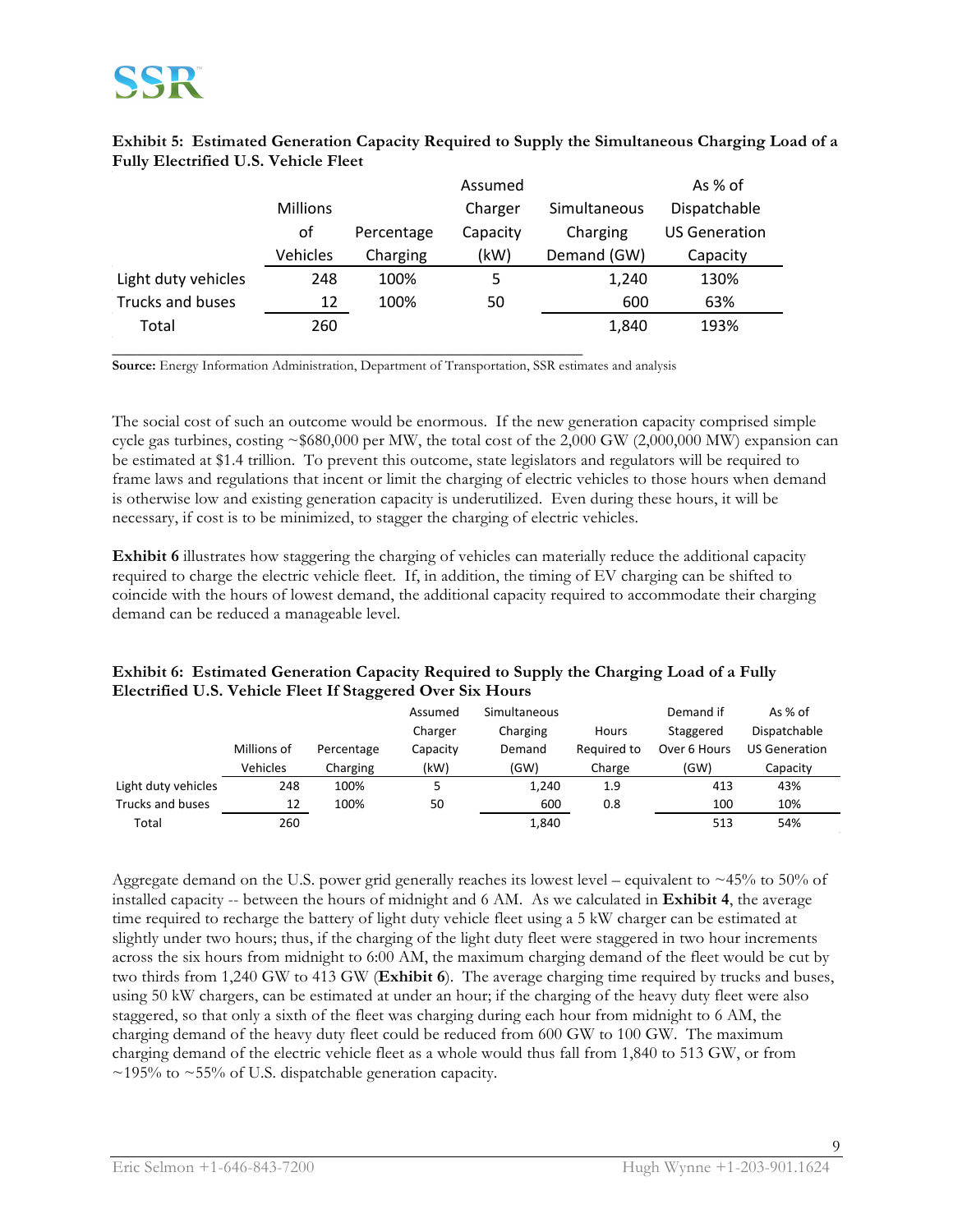Assuming system load between midnight and 6 AM otherwise does not exceed 50% of installed capacity, only a 5% increase in dispatchable generation capacity would be required to accommodate the staggered charging of the EV fleet. To maintain a reserve margin of 15%, however, would require the addition of ~190 GW of capacity, or 20% of current installed dispatchable capacity. While substantial, if phased in over three decades this would translate to an annual increase in U.S. dispatchable capacity of just 0.6% per year. Given the otherwise slow growth of peak power demand (peak power demand in the United States has increased at a compound annual rate of just 0.6% over the last decade) the task should be highly manageable. Over the ten years from 1999-2009, the capacity of the U.S. power generating fleet grew at a compound annual rate of 2.7%, increasing the installed capacity of the fleet by over 30%.

We conclude this section by considering the implications of daytime charging of electric vehicles. Daytime charging will be a necessity for vehicles that operates continuously at night or which are engaged in long distance travel; in addition, some portion of fleet may choose to charge during the day, taking advantage of chargers installed at work places or shopping malls. In **Exhibit 7** we illustrate the implications if 10% of the vehicle fleet charged during the day.

|                     |             |            |          |              |              | Charging     |                      |  |
|---------------------|-------------|------------|----------|--------------|--------------|--------------|----------------------|--|
|                     |             |            | Assumed  | Simultaneous |              | Demand if    | As $%$ of            |  |
|                     |             |            | Charger  | Charging     | <b>Hours</b> | Staggered    | Dispatchable         |  |
|                     | Millions of | Percentage | Capacity | Demand       | Required to  | Over 8 Hours | <b>US Generation</b> |  |
|                     | Vehicles    | Charging   | (kW)     | (GW)         | Charge       | (GW)         | Capacity             |  |
| Light duty vehicles | 248         | 10%        | 5        | 124          | 1.9          | 31           | 3%                   |  |
| Trucks and buses    | 12          | 10%        | 50       | 60           | 0.8          | 8            | 1%                   |  |
| Total               | 260         |            |          | 184          |              | 39           | 4%                   |  |
|                     |             |            |          |              |              |              |                      |  |

### **Exhibit 7: Potential Impact on Power Demand of Daytime Charging of Electric Vehicles**

**Source:** Energy Information Administration, Department of Transportation, SSR estimates and analysis

As **Exhibit 7** illustrates, the simultaneous charging of 10% of the entire electric vehicle fleet would increase power demand by ~184 GW. Uncontrolled, this charging could take place during afternoon hours, potentially straining the capacity of the grid on hot summer days when system load often reaches its annual peak. In 2016, peak demand on the U.S. power grid reached ~740 GW; adding the capacity required to charge 10% of the electric vehicle fleet could increase this to 924 GW. If a 15% reserve margin is to be maintained, this implies the need for  $\sim$  1,060 GW of dispatchable generation capacity. Currently, the U.S. generation fleet includes ~950 GW of dispatchable resources, implying a need for an additional 110 GW of capacity, or an increase of  $\sim$ 12% in the existing fleet.

If we assume, however, that the daytime charging of electric vehicles were staggered across the eight hours of the working day, maximum daytime charging demand could be reduced to less than 40 GW. Added to 2016 peak demand of 740 GW, this could increase demand to 780 GW. The existing dispatchable generating fleet of 950 GW could cover this increased peak load with 170 GW to spare, for a reserve margin of 22%. In this case, the staggering of electric vehicle charging eliminates the need for new generation capacity.

Finally, we note that even without staggering, system stability could be preserved if the capacity of charging stations could be remotely curtailed whenever system load during peak demand hours threatened to exceed available capacity.

Our view is that the smooth integration of the electric vehicle fleet onto the grid will require centralized management of the times at which millions of electric vehicles are individually charged at night. It may also be necessary, under emergency conditions, to exercise centralized management over the charging of vehicles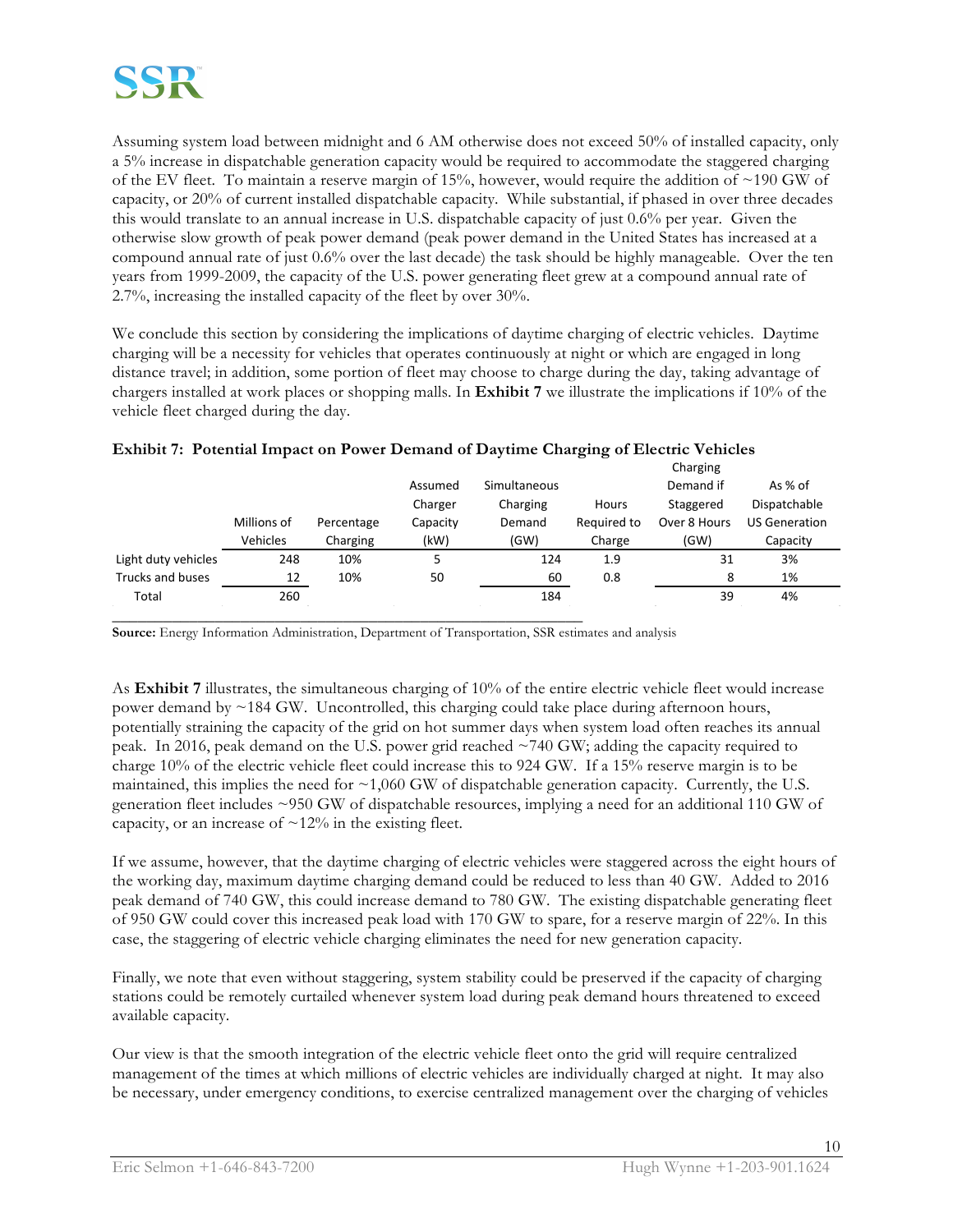

at work places and retail spaces during the day, for example by curtailing the supply of power to chargers when power demand approaches the available capacity on the grid. Alternatively, batteries may be required at the larger charging sites in order to absorb spikes in charging demand and mitigate their impact on grid stability.

In the absence of such centralized management, society will face the risk that the simultaneous charging of electric vehicles will either overload the grid or the pocket books of electricity consumers, who will be required to pay for a massive and unnecessary expansion of generation capacity. We will discuss the legislative and regulatory initiatives required to achieve smooth integration in the section that follows.

#### *The Physical and Regulatory Framework to Integrate Electric Vehicles*

The smooth integration of the electric vehicle fleet onto the grid will require careful planning, leading to the timely implementation of power system upgrades and, equally important, of a well designed legislative and regulatory framework for the control of charging demand.

In the examples above, we have focused on the capacity additions required to accommodate the charging demand of electric vehicles. Even more important, particularly in the short to medium term when the share of EVs in the vehicle fleet is lower, will be the hardening of distribution circuits to deliver the power required for charging at all hours of the day. Because the nighttime charging of electric vehicles would sustain the evening peak in residential demand well into the morning, a significant investment in upgrading residential circuits and particularly transformer capacity in residential neighborhoods may be required. Even more robust grid hardening would be required to deliver the massive amounts of power needed for fast charging stations or to charge heavy duty vehicles at their garages or depots.

The charging of electric vehicles will change not only the level of power demand but also the times and the locations at which electricity is consumed. In addition to planning capacity additions and the hardening of the distribution grid, system operators will also need to analyze how charging demand will affect the dispatch of existing generating plants and the use of transmission and distribution circuits over time. Increased night time demand will be welcome in markets where abundant nocturnal wind energy has forced power prices to zero or below, while day time charging could absorb excess solar generation during the middle hours of the day. Increased night time demand should also be reflected in higher capacity factors for mid-merit conventional power plants, such as combined cycle gas turbine generators. If night time charging were to sustain a higher minimum level of demand across the 24 hours of the day, some of these units could be dispatched continuously, operating as base load plants. By reducing the portion of the system's mid merit capacity that would be required to ramp its power output up in the morning and down in the evening, the operation and maintenance expense associated with cycling these units would be reduced and their useful lives extended.

Electric vehicle charging could affect the pattern of dispatch of the generation fleet over the course of the year as well as over the course of the day. If electric vehicle charging demand is relatively flat year round, adding a layer of demand that is continuous across all the months of the year, the common industry practice of bringing major power stations down for maintenance during the low demand "shoulder months" of the spring and fall may have to modified, with scheduled maintenance spread out over more months of the year. The powering down of coal fired power plants for maintenance, and nuclear power plants for refueling, will have to be offset not by lower seasonal power demand but by increased output from other components of the generating fleet. This would stabilize the capacity factors of gas fired generators, which historically have been characterized by marked seasonal swings.

This raises the issue of the knock-on effect of vehicle charging on the gas transmission, storage and delivery system. In regions where inadequate pipeline infrastructure has forced gas deliveries to power plants to be curtailed during cold winter weather, in order to ensure adequate deliveries to residential consumers for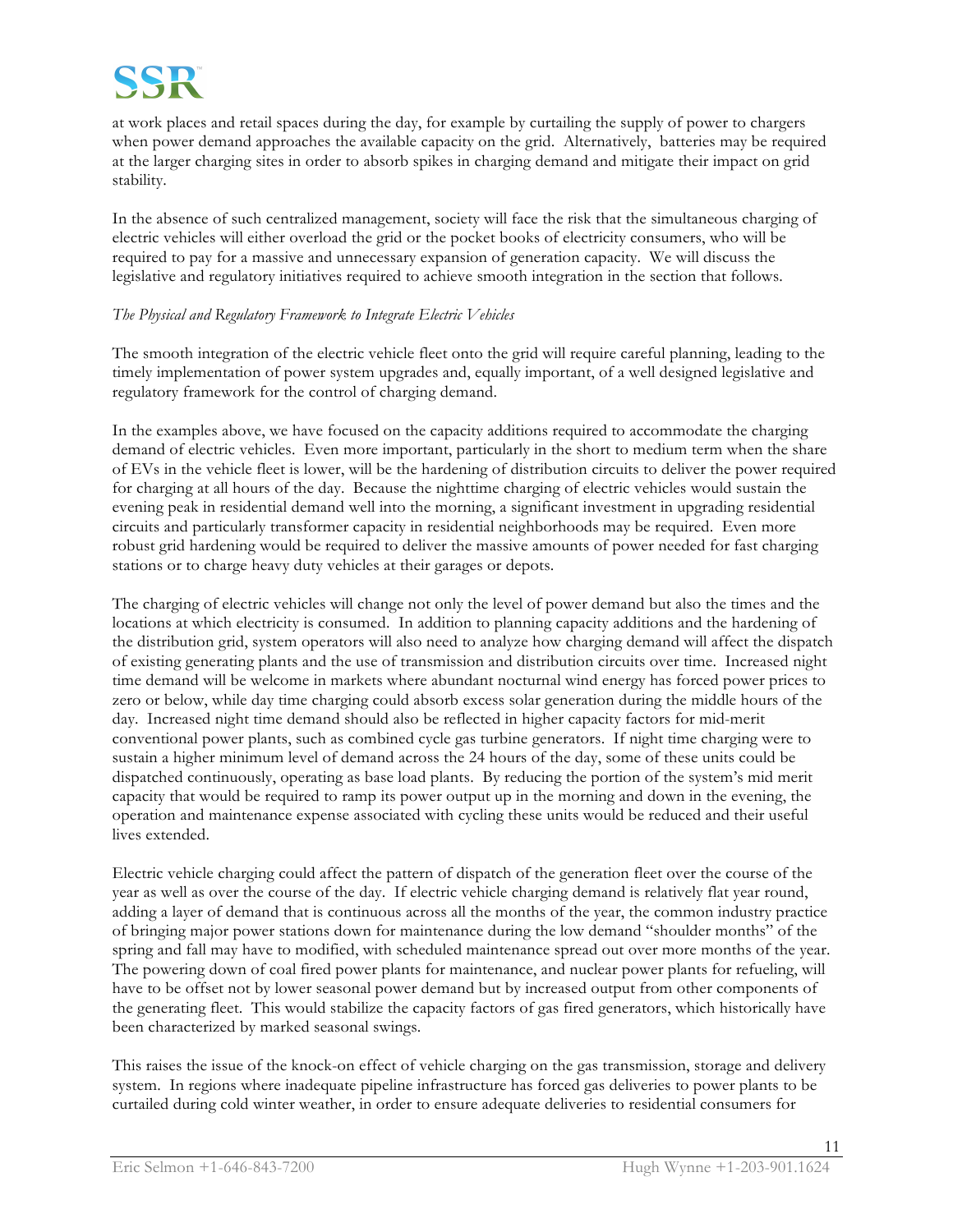

heating, the increase in early morning power demand caused by the charging of electric vehicles will significantly increase the stress on the system. If charging demand sustains the output of the gas fired fleet at higher levels year round, the pattern of injecting gas into storage during low demand shoulder months will change, with more gas being delivered directly to power plants. With the dispatch of gas fired power plants likely to rise both on daily and seasonal basis, natural gas production and transmission volumes will have to rise commensurately.

However, if charging demand can be shifted to match supply, electric vehicles could allow for greater use of excess output from wind and solar, improving the economics of renewables on the grid and encouraging utilities to deploy more of these resources. This would reduce the impact of electric vehicles on other forms of generation and natural gas demand. Many states would also favor this because it would increase the health and environmental benefits of the switch to electric vehicles.

The possibly widespread impact of EV charging across the power and natural gas delivery systems, and its potential to push power and gas demand above system limits, highlights the critical importance of a legislative and regulatory framework that allows centralized management of charging demand. As noted above, in the absence of such centralized control, society will face the risk that the simultaneous charging of electric vehicles will either overload the grid or the pocket books of electricity consumers, who will be required to pay for a massive and unnecessary expansion of generation capacity.

As illustrated in **Exhibit 5**, uncontrolled charging of electric vehicles during the evening presents the greatest threat to grid stability, adding demand equivalent to 193% of dispatchable generation capacity at a time when load is already near its peak as electricity demand rises simultaneously for commuting, cooking, lighting and TV. Rendering nocturnal charging demand manageable requiring the staggering of vehicle charging. Utilities will need to be able to signal optimal charging times to the vehicle's owner, or directly control the chargers remotely, powering them up in shifts so that vehicle charging is staggered through the night.

Day time charging at public charging stations (those at work places, for example, or shopping centers) could similarly be subject to centralized management. When available generation capacity was abundant relative to demand, all public chargers might be supplied with electricity. However, when the demand for power on the grid approached the limit of available generation capacity, the supply of electricity to chargers designated as interruptible could be stopped. To incent vehicle owners to charge when demand was low, the price of electricity at chargers could vary through the day, tracking the wholesale price of electricity as this rose and fell in response to the supply/demand balance on the grid. Prices might also vary by location, to discourage charging in locations where circuits were becoming overloaded. Again, if necessary to alleviate stress on local circuits, the supply of power to interruptible chargers could be halted.

Such a system would require a sophisticated combination of smart grid technologies, including sensors, monitors, and communication and control equipment. Batteries might be deployed at charging stations to serve charging demand when the supply/demand balance on the grid was tight. Utilities would require new software and computing capability to determine when and where prices should be re-set, batteries discharged or chargers disconnected and to predict patterns of demand and supply to optimize customer behavior and maintenance costs. Similarly, vehicles would need to have the ability to communicate with the grid to be able to respond to price signals and utility directions autonomously and to locate available chargers. Vehicle owners would also need a smart phone app that allowed them to monitor their vehicles' state of charge and adjust parameters like price points and flexibility on timing of charge over the course of the day.

A fascinating question is how the network of vehicle chargers could also be used to draw power from vehicle batteries for the grid. A network of chargers on the scale illustrated in **Exhibit 6** would be capable of supplying 500 GW of power, or the equivalent of 50% of dispatchable generation capacity in the United States. In theory, this network could also be used to pull a similar amount of power from vehicle batteries and supply it to the grid. By comparison, the capacity of the entire U.S. peaking fleet is only 175 GW.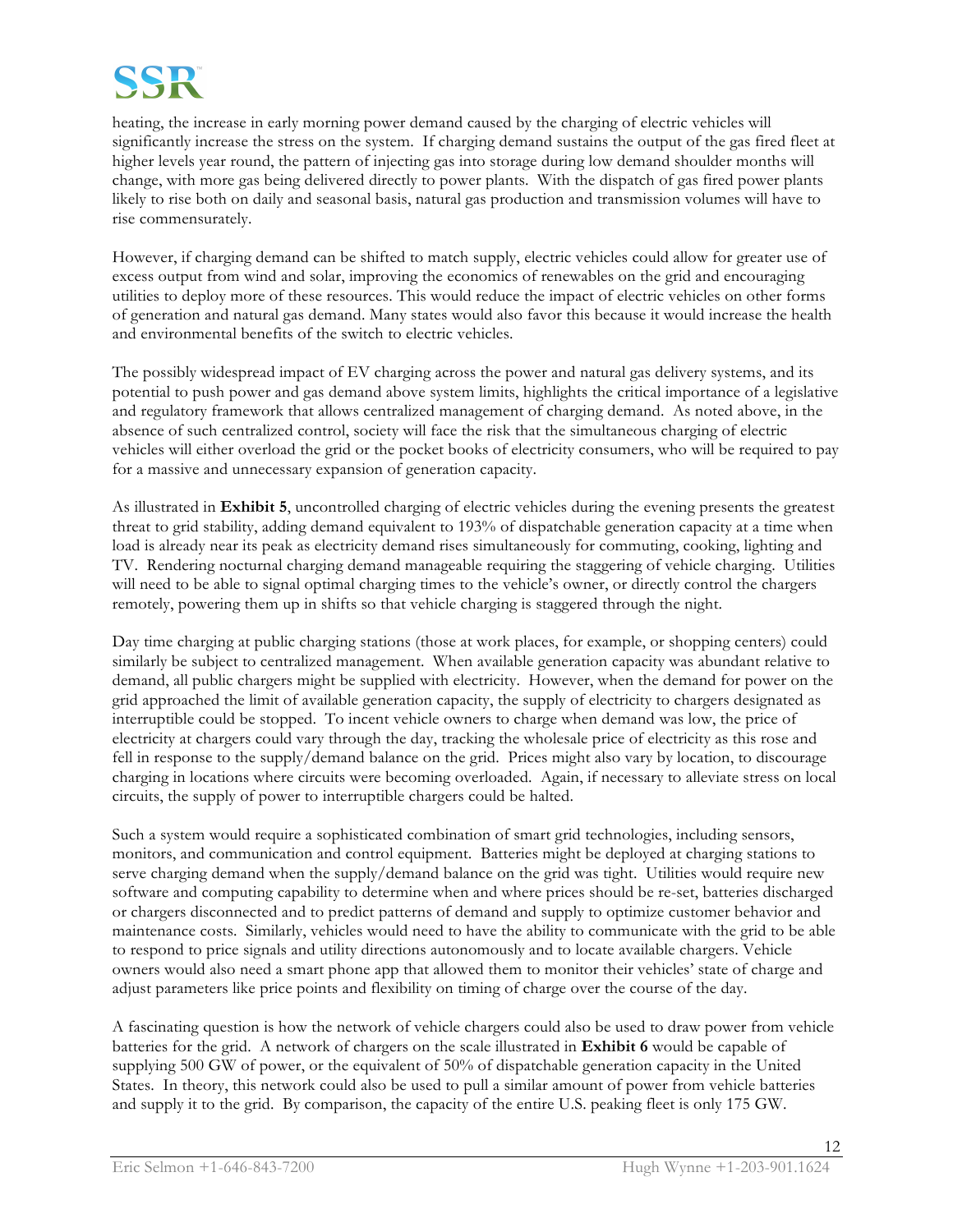

In certain respects, vehicle batteries are well suited to provide reserve capacity to the grid. While vehicle batteries are sized to supply the energy required for a long road trip (200 to 300 miles), the average distance traveled by a light duty vehicle in the United States is only 30 miles a day. The implication is that the average daily discharge of vehicle batteries is only 10% to 15% of their capacity. On an average day, therefore, the remaining 85% to 90% of the battery's capacity might be offered as storage capacity to the grid.

Vehicle owners prepared to do so might be paid an hourly capacity charge to hook their vehicles to two way chargers subject to the utility's control. To avoid being forced to walk home, vehicle owners would be allowed to stipulate the maximum amount of energy that the utility could draw from their battery – even 10- 20% of capacity would be a significant resource for the grid. The utility would pay for any electricity it drew from the battery at the then prevailing wholesale price for electricity, potentially adjusted for local conditions. The vehicle's owner would have to weigh whether these payments were sufficient to offset the cycling of his battery and the consequent reduction in its useful life. Vehicle owners might be allowed, therefore, to offer capacity from their batteries at prices of their choosing; the utility would accept these offers in ascending order of price until its need for reserve capacity was met. These opportunities might be particularly attractive for the owner of fleets of heavy duty vehicles, whose large batteries and, more importantly, high capacity chargers would render them particularly valuable as sources of power for the grid. Operating at a much larger scale, fleet owners would be better positioned to monitor power market conditions and modify the utilization of their vehicles as necessary to capitalize on periods of high demand and generation scarcity. For the utility, the ability to draw on customer batteries would dramatically reduce the amount of new generating capacity needed for a fully electrified fleet and could allow nearly all of the growth in energy demand to be met with renewables.

In the long run, we could see the utility pricing model migrating to dynamic, localized real-time pricing. This would be a structure whereby rates for electric vehicle charging and battery storage services, and potentially all electricity rates, would vary in short increments, 15 minutes or less, based on supply, demand and equipment conditions on each local circuit. Dynamic local prices would incent changes in vehicle charging and the dispatch of customer-sited storage capacity (potentially including EVs) so as to balance the demand and supply of electricity on the grid, preserving grid stability and reducing the total system cost of electricity. This would require, however, that utilities have the ability to monitor conditions on the grid and to communicate to businesses, homes and vehicles price signals that reflect these conditions. In turn, electricity consumers would require software to respond autonomously based on parameters set by the utility – or, in the case of the discharge of distributed storage, parameters set by the customer.

Such a system would also imply significant cooperation between utilities and electric vehicle manufacturers, particularly with regards to the design of vehicle software to monitor and control the charging. Electric vehicles would have to be able to receive and respond to pricing signals and other parameters communicated by the grid, including curtailments and overrides in emergency situations. EVs will also need the capacity to respond to centralized management of the times at which they are individually charged at night. Eventually, vehicles may be designed with the capacity to discharge power from their batteries to the grid. If vehicle-togrid power is to work, it could require modifications to the charging interfaces and batteries of the vehicles.

### *The Tipping Point: How Many Electric Vehicles Could Be Too Many?*

While we believe the grid can accommodate a fully electrified vehicle fleet, changes must be made both to the grid and the regulatory framework for this integration to be successful, and dangerous system failures to be avoided. But by when do these changes need to be made?

In this section, we calculate the tipping point by which utilities and regulators will need to begin to implement changes in order to avoid the risk that uncontrolled charging by electric vehicles could overwhelm the electric grid. As we discussed earlier in this note, we believe the biggest risk is posed during the evening hours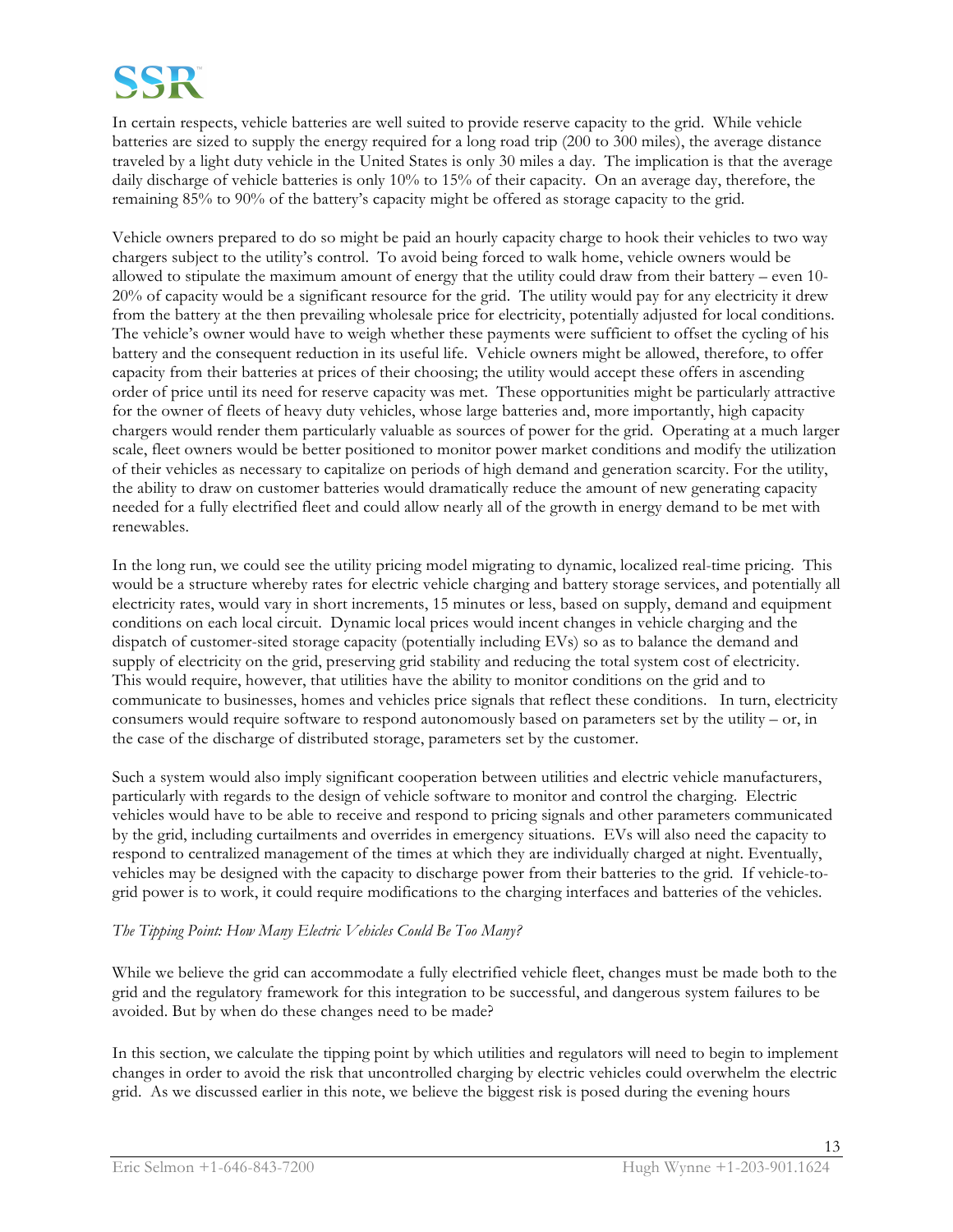

starting at 6:00 PM, when most people are returning home from work, fleet vehicles are returning to their depots and when many regions experience their peak demand due to the coincident electricity demand for cooking, lighting, television and mass transit. Utilities and regulators will want to avoid a surge in demand that would exceed their excess generating capacity at that time. Utilities and their regulators generally seek to maintain an excess of dispatchable capacity over peak demand, or reserve margin, of 15%, so that power will remain available despite the failure of a large power plant or transmission interconnection.

Let us use an example of a regional grid with a peak demand of 100,000 MW. In this case, utilities will seek to maintain a reserve margin of 15,000 MW. Charging demand of 15,000 MW or more would thus eliminate the grid's reserve capacity, putting the reliability of the regional power supply a serious risk. This level of charging demand could be reached if 3 million electric vehicles were charging simultaneously using 5 kW chargers (3 million cars  $x$  5 kW = 15 million kW or 15,000 MW). However, not every electric vehicle will be plugging in at 6:00 PM. Some vehicles will not have been driven that day and will not need charging, others will be working late or have arrived home early. On the other hand, it takes on average almost two hours to recharge a light duty vehicle at a 15 kW charger, so EVs plugged in up to two hours apart could be charging simultaneously. Let us assume, therefore, that 75% of EVs might charge simultaneously during the early evening. Under these assumptions, a fleet of 4 million electric vehicles would be sufficient to erode completely the grid's 15,000 MW of margin (4 million EVs x  $75\%$  x 5 kW = 15 million kW or 15,000 MW).

As a rule of thumb, therefore, we see a tipping point for regulators and utilities to act when the number of electric vehicles, measured in units, approaches 40x a region's peak load, measured in MW. For example, on a 100,000 MW grid, our rule of thumb of 100,000 x 40 suggests that 4 million vehicles would be the tipping point.

For California, with a peak load of 46,000 MW, this implies a tipping point at 1.84 million electric vehicles, or just 6% of the current total vehicle fleet. For the entire US, with a peak demand of 741,000 MW in 2016, the tipping point would be 29.6 million electric vehicles, or about 11% of the current total vehicle fleet.

# *Where and When Will the Impact of EVs Fist Be Felt?*

While the fleet of battery electric vehicles<sup>5</sup> (BEVs) in the United States has been expanding rapidly, growing at a compound annual rate of 95% over the last five years (2011-2016), BEVs remain a tiny fraction of the vehicle fleet, comprising only one tenth of one percent of all U.S vehicles (**Exhibit 8**). The battery electric vehicle fleet, moreover, is highly concentrated regionally, with over half of all the nation's electric vehicles located in California (**Exhibit 9**). In California, BEVs now account for nearly one half of one percent of vehicles in the state, a penetration rate approaching five times the national average, suggesting that California's utilities will be the first to face the issues presented by the integration of BEVs onto the power grid.

<sup>&</sup>lt;sup>5</sup> Exclusively electric drive vehicles; excludes hybrid electric/internal combustion engine vehicles.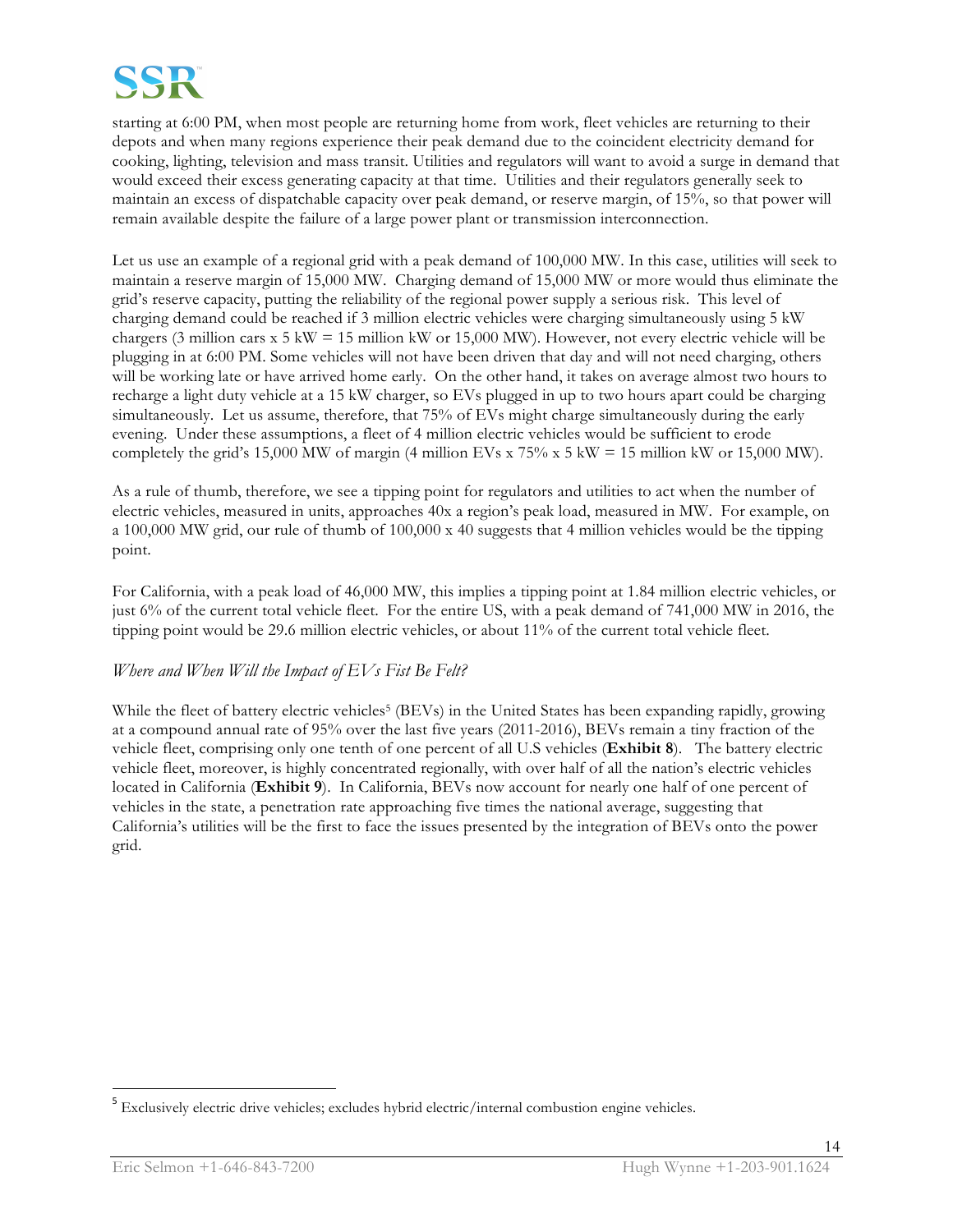

|      |                   |                        |          | 300,000  |      |                           |      |                          |                            |      | 0.12% |
|------|-------------------|------------------------|----------|----------|------|---------------------------|------|--------------------------|----------------------------|------|-------|
|      |                   | $%$ of U.S.<br>Vehicle | Annual % | 250,000  |      |                           |      |                          |                            |      | 0.10% |
|      | <b>Total BEVs</b> | <b>Fleet</b>           | Change   | 200,000  |      |                           |      |                          |                            |      | 0.08% |
| 2016 | 274,789           | 0.10%                  | 39%      | 150,000  |      |                           |      |                          |                            |      | 0.06% |
| 2015 | 198,088           | 0.08%                  | 47%      | 100,000  |      |                           |      |                          |                            |      | 0.04% |
| 2014 | 134,748           | 0.05%                  | 88%      | 50,000   |      |                           |      |                          |                            |      | 0.02% |
| 2013 | 71,707            | 0.03%                  | 197%     | $\Omega$ |      |                           |      |                          |                            |      | 0.00% |
| 2012 | 24,107            | 0.01%                  | 146%     |          | 2011 | 2012                      | 2013 | 2014                     | 2015                       | 2016 |       |
| 2011 | 9,782             | 0.00%                  |          |          |      | Battery Electric Vehicles |      | $\overline{\phantom{a}}$ | As % of U.S. Vehicle Fleet |      |       |
|      |                   |                        |          |          |      |                           |      |                          |                            |      |       |

| Exhibit 8: U.S. Battery Electric Vehicles and Their Share of the U.S. Vehicle Fleet (1) |  |  |  |  |  |  |
|-----------------------------------------------------------------------------------------|--|--|--|--|--|--|
|                                                                                         |  |  |  |  |  |  |

1. Excludes hybrids

**Source:** U.S. Department of Transportation, SSR analysis



# **Exhibit 9: Distribution of U.S. Battery Electric Vehicles by Regional Market**

1. Excludes hybrids

**Source:** U.S. Department of Transportation, SSR analysis



# **Exhibit 10: Battery Electric Vehicles as a Percentage of Regional Vehicle Fleets, 2016**

#### 1. Excludes hybrids

**Source:** U.S. Department of Transportation, SSR analysis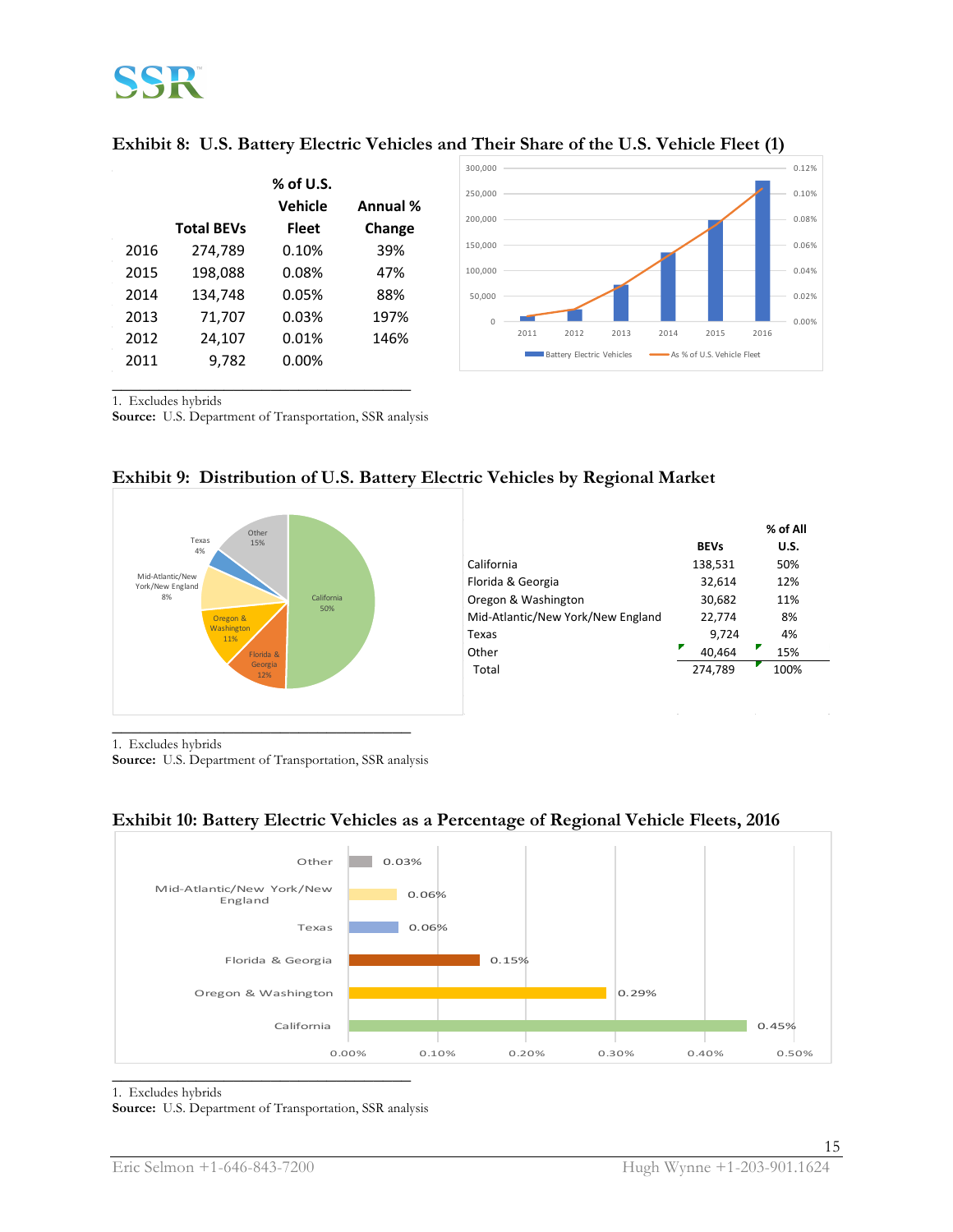

Substantial fleets of battery electric vehicles exist outside of California (**Exhibit 9**), and some of these fleets are currently growing at faster rates (**Exhibit 11**). Outside of California, with its ~140,000 BEVs, large fleets of battery electric vehicles are found in other coastal regions, including the southeast (Georgia and Florida together have ~33,000 BEVs), the Pacific Northwest (Oregon and Washington are home to 31,000 BEVs) and the metropolitan region stretching from Washington to Boston (the Mid-Atlantic states, New York and New England are together home to 23,000 BEVs). Over the last five years, the most rapid growth in BEV fleets has been realized in Florida and Georgia (compound annual growth of 150%, partly due to particularly generous tax subsidies in the latter state that expired in 2015) and the Washington to Boston region (compound annual growth of 144%). The California fleet of BEVs, by contrast, expanded at a 93% compound annual rate over the last five years (**Exhibit 12**). Over time, therefore, we are likely to see a more regionally diverse U.S. fleet of BEVs, with the East Coast representing a rising percentage of the national total.



# **Exhibit 11: Five-Year CAGR in the Fleets of Battery Electric Vehicles in Five Principal U.S. Markets, 2011-2016 (1)**

**\_\_\_\_\_\_\_\_\_\_\_\_\_\_\_\_\_\_\_\_\_\_\_\_\_\_\_\_\_\_\_\_** 1. Excludes hybrids

**Source:** U.S. Department of Transportation, SSR analysis

# **Exhibit 12: Battery Electric Vehicle Fleets, Penetration Rates, and Five-Year Compound Annual Growth Rates in Five Principal U.S. Markets, 2011-2016 (1)**

|                                   | <b>BEVs</b> | As % of<br>Vehicle<br><b>Fleet</b> | 5-Year<br><b>CAGR of</b><br><b>BEV Fleet</b> | <b>Population</b><br>(Millions) | As % of<br>U.S.<br><b>Population</b> |
|-----------------------------------|-------------|------------------------------------|----------------------------------------------|---------------------------------|--------------------------------------|
| California                        | 138,531     | 0.447%                             | 93%                                          | 39                              | 12%                                  |
| Florida & Georgia                 | 32,614      | 0.148%                             | 150%                                         | 31                              | 10%                                  |
| Oregon & Washington               | 30,682      | 0.290%                             | 71%                                          | 11                              | 4%                                   |
| Mid-Atlantic/New York/New England | 22,774      | 0.055%                             | 144%                                         | 60                              | 18%                                  |
| Texas                             | 9,724       | 0.057%                             | 83%                                          | 28                              | 9%                                   |
| All Five Regions                  | 234,325     | 0.197%                             | 96%                                          | 169                             | 52%                                  |

1. Excludes hybrids

**Source:** U.S. Department of Transportation, SSR analysis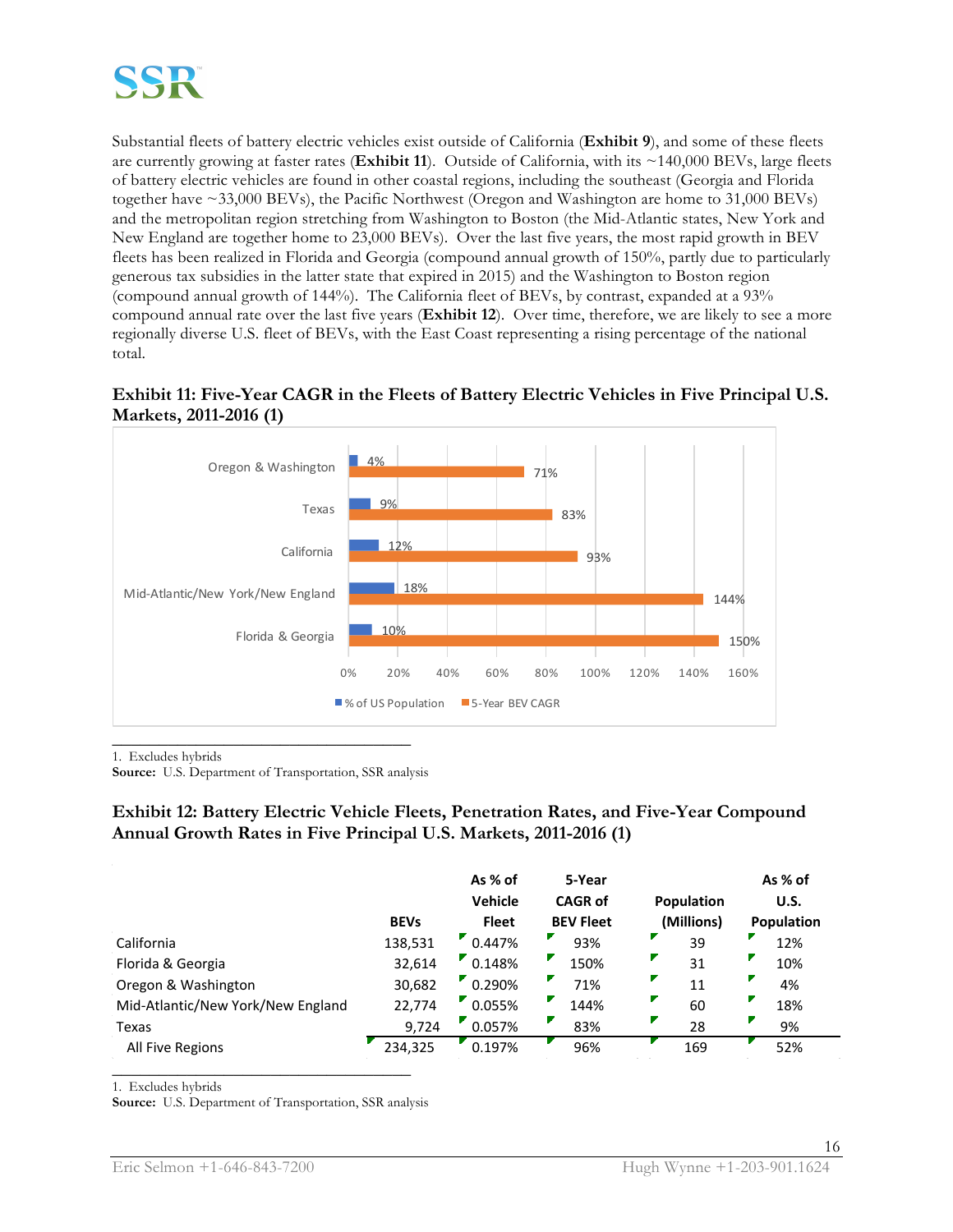

We expect, therefore, that the first distribution utilities to benefit from the investment opportunities created by electric vehicles will be Edison International (EIX) and PG&E Corp. (PCG) in California, where state policy is to put 4.2 million EVs on the road by 2030, equivalent to one eighth of the current vehicle fleet and well above the 1.8 million vehicles we identify as a potential tipping point for the California grid. The region with the second highest EV penetration is the Pacific Northwest, partly reflecting Oregon's zero emissions vehicle (ZEV) standard. Portland General Electric (POR) and Avista (AVA) stand to benefit from growth in the Northwestern EV fleet. The EV fleet in the Northeast and Mid-Atlantic, while small currently, has grown over the last five years at an average annual rate of 144% in response to ZEV standards put in place by Maryland, New York, Massachusetts, Connecticut, Rhode Island and Vermont. The growth of the EV fleet in the heavily populated Washington to Boston corridor will benefit Consolidated Edison (ED), Eversource Energy (ES), and Avangrid (AGR), as well as the distribution utility subsidiaries of Exelon (EXC) and Public Service Enterprise Group (PEG).

The very low penetration of BEVs in the national vehicle fleet suggests that there is ample time for most electric utilities, their regulators and state legislators to plan the physical and legal infrastructure for their rollout. An analysis of typical technology adoption curves, however, suggests that utilities and regulators must seize the reins now: failure to plan over the next ten years could force the power industry to adapt in a much shorter time frame to levels of penetration that would threaten grid stability.

To estimate how quickly BEVs may reach benchmark levels of penetration, and thus the amount of time planners have to prepare, we have constructed hypothetical technology adoption curves showing the penetration of BEVs in the California vehicle fleet over time. Our base case (shown in blue in **Exhibit 13** below) assumes that California meets the targets set for the state's BEV fleet set in the California Air Resources Board's *2017 Climate Change Scoping Plan Update*, which seeks to put 4.2 million zero emission vehicles on the road by 2030. The CARB plan was developed to implement the requirements of (i) the California Global Warming Solutions Act of 2006 which seeks to reduce California's greenhouse gas emissions to 1990 levels by 2020, and (ii) Governor Brown's Executive Order B-30-15 which targets a further reduction in greenhouse gas emissions to levels 40 percent below 1990 levels by 2030.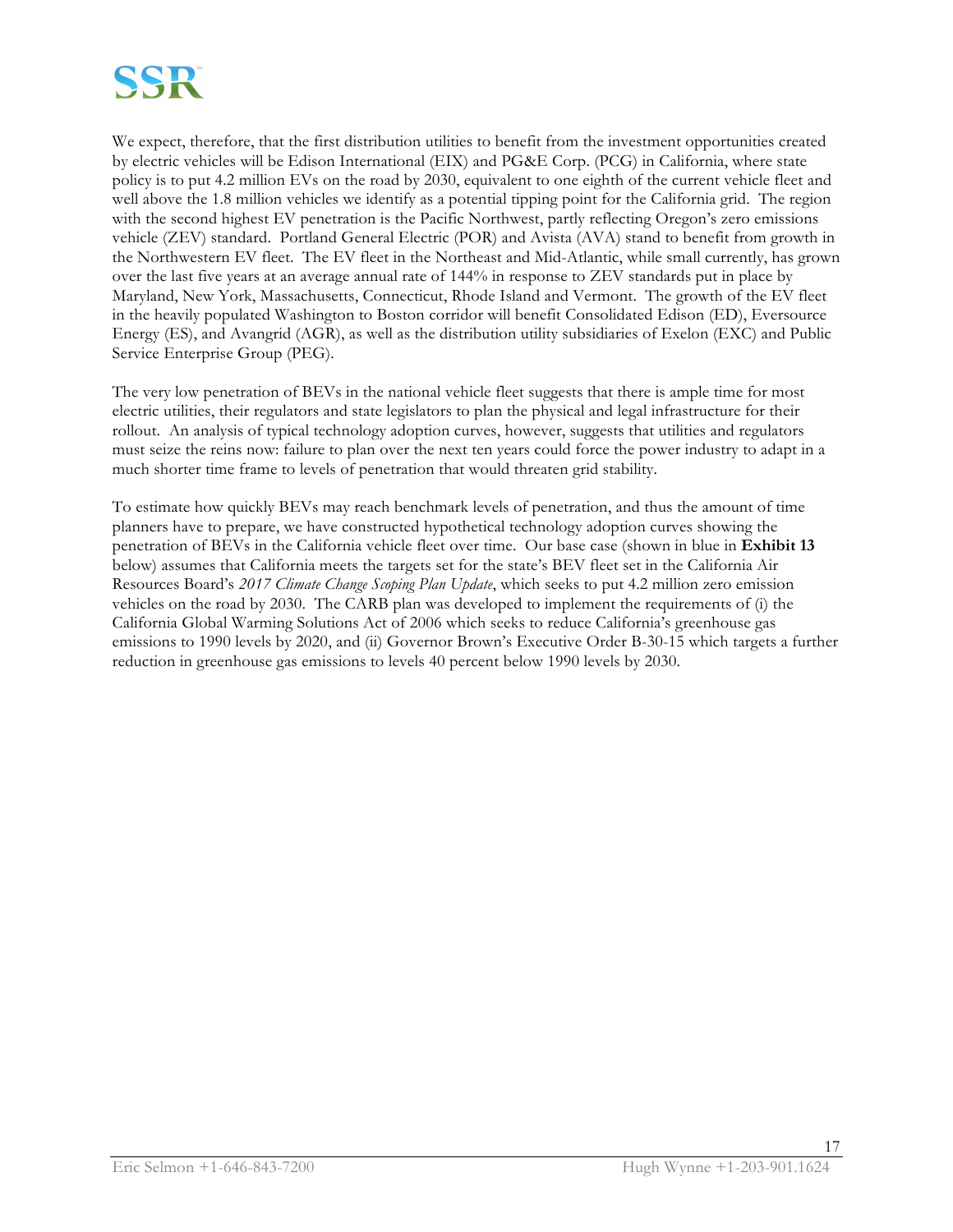# SSR

**Exhibit 13: Alternative Technology Adoption Curves Showing the Penetration of Electric Vehicles in the California Vehicle Fleet**



|                  |      | <b>Year in Which EV Penetration of</b> |      | <b>CAGR in EV Sales Until</b> |                             |     |  |
|------------------|------|----------------------------------------|------|-------------------------------|-----------------------------|-----|--|
|                  |      | <b>Vehicle Fleet Reaches:</b>          |      |                               | <b>Penetration Reaches:</b> |     |  |
|                  | 25%  | 50%                                    | 90%  | 25%                           | 50%                         | 90% |  |
| Base Case        | 2033 | 2037                                   | 2045 | 27%                           | 25%                         | 20% |  |
| <b>Fast Case</b> | 2031 | 2035                                   | 2042 | 31%                           | 28%                         | 22% |  |
| Slow Case        | 2035 | 2040                                   | 2050 | 23%                           | 21%                         | 11% |  |

**\_\_\_\_\_\_\_\_\_\_\_\_\_\_\_\_\_\_\_\_\_\_\_\_\_\_\_\_ Source:** SSR estimates and analysis

To put the implications of this growth trajectory into perspective, consider the impact on the grid of CARB's goal of putting 4.2 million BEVs on the road by 2030. As discussed above, absent mandatory staggering of vehicle charging, the risk is high that a large percentage of the BEV fleet would be plugged in to charge in the early evening when their owners return home from work – at the same time that California's aggregate power demand tends to peak, due to coincident electricity demand for cooking, lighting, television and mass transit. Indeed, we estimate that, once California's BEV fleet reaches only 2.0 million vehicles, or just over 6% of the current total vehicle fleet in state, there is material risk that uncontrolled charging by electric vehicles during peak demand hours could overwhelm the grid. Assuming these 2.0 million vehicles are light duty BEVs using 5 kW Level 2 chargers, the simultaneous charging of only 75% of this fleet would create 7.5 million kW or 7.5 GW of demand. The California ISO currently has only 54.5 GW of available summer capacity to serve 47.2 GW of peak summer demand, providing a reserve margin of 7.3 GW of capacity – suggesting that the state's reserve margin could be completed eroded by the uncontrolled charging demand of a 2.0 million vehicle fleet.

Serving 7.5 GW of charging demand on top of California's 47.2 GW peak load, while preserving CAISO's 15% target reserve margin, would require 63 GW of dispatchable capacity, implying a need for 8.5 GW of additional capacity. At an assumed cost of \$680/kW of capacity installed (the approximate cost of new simple cycle gas turbine peaker), this would require an investment of  $\sim$ \$5.7 billion.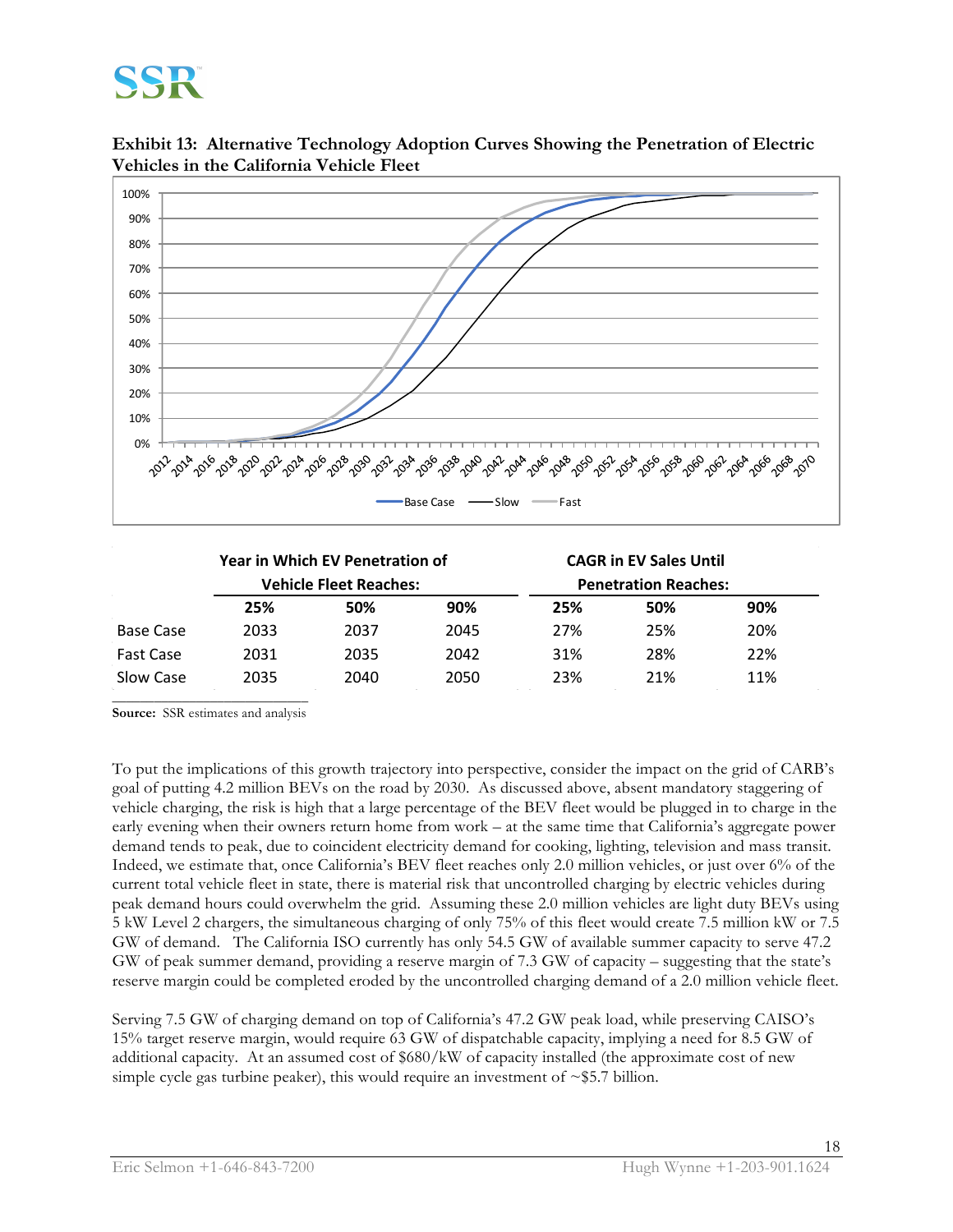

More likely, California will develop a legal and regulatory framework for the charging of these vehicles that would mitigate the impact, such as subjecting charging to centralized management and staggering it over the six hours from 12 AM to 6 AM when power demand on the grid is lowest. The average charge required by a light duty vehicle can be supplied in two hours by a 5 kW charger, permitting three charging shifts over this six hour period. On these assumptions, the charging of California's target 2030 BEV fleet of 4.2 million vehicles could be limited to 7 GW (4.2 million EVs x 5 kW/3) at a time when power demand on the California grid runs below 30 GW, or some 25 GW less than the system's installed capacity. No additional investment in generation capacity would be required.

While California may be able to limit its investment in new generation over the next decade, it must still confront the need to harden its distribution grid, increasing the capacity of residential circuits and transformers to serve much higher levels of nighttime load. Our hypothetical technology adoption curves highlight the importance of early action to implement these upgrades. These curves suggest that California will achieve 25% BEV penetration somewhere between 2030 and 2035 (2033 in our base case), 13 to 18 years from now; 50% BEV penetration, however, would be achieved only five years later, between 2035 and 2040 (2037 in our base case). This marked acceleration in the growth of the electric vehicle fleet will require a similar acceleration in the pace of investment unless grid hardening is implemented on a front loaded basis.

To provide a comparable perspective on the challenge that will be faced by the U.S. as a whole by the rollout of electric vehicles, we present in **Exhibit 14** hypothetical technology adoption curves modeling the penetration of BEVs in the national automobile fleet. Our base case for the nation incorporates our base case for California, assumes that all other states that currently have targets for zero emissions vehicles achieve them by 2025, and assumes moderate growth of the BEV fleet in the remaining states. These curves suggest that the United States may reach 25% BEV penetration somewhere between 2044 and 2061 (2052 in our base case), 27 to 44 years from now, and that 50% BEV penetration could be achieved seven to twelve years later, between 2051 and 2073 (2061 in our base case). Based on our analysis above, a vehicle fleet of just 44 million vehicles, or ~16% of the current number of vehicles in the US, is a reasonable benchmark of when demand poses a potential risk to overwhelm the electric grid during peak evening hours. Our curves suggest that this benchmark could be reached by 2039 in our fast scenario and in 2045 in our base case.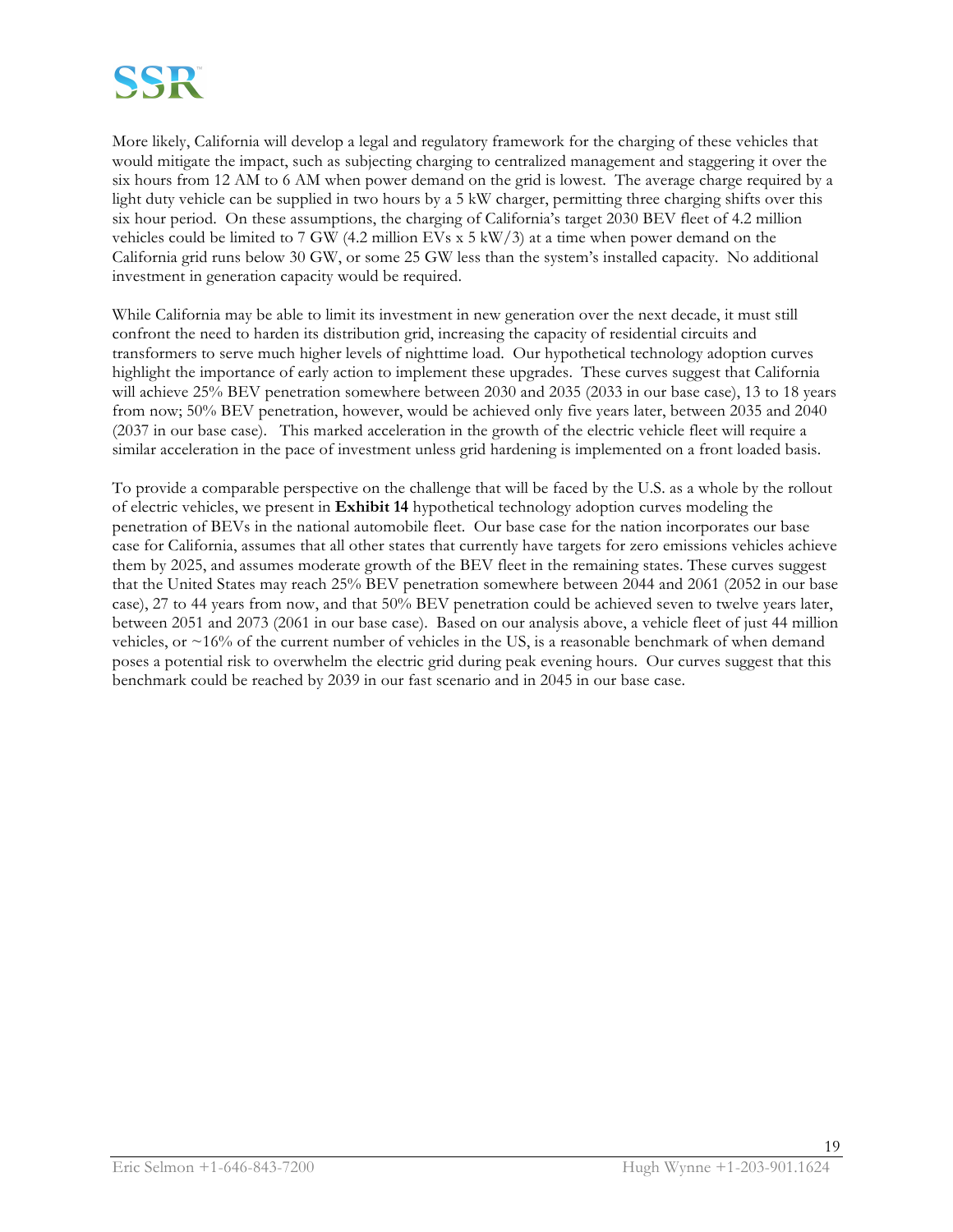# SSR

**Exhibit 14: Alternative Technology Adoption Curves Showing the Penetration of Electric Vehicles in the U.S. Vehicle Fleet**



|                  | <b>Year EV Penetration Reaches:</b> |      |       | <b>CAGR</b> in EV Sales to that Year: |     |           |
|------------------|-------------------------------------|------|-------|---------------------------------------|-----|-----------|
|                  | 25%                                 | 50%  | 90%   | 25%                                   | 50% | 90%       |
| <b>Base Case</b> | 2052                                | 2061 | 2075  | 16%                                   | 15% | 12%       |
| <b>Fast Case</b> | 2044                                | 2051 | 2062  | 21%                                   | 19% | 16%       |
| Slow Case        | 2061                                | 2073 | >2075 | 13%                                   | 11% | <b>NA</b> |
|                  |                                     |      |       |                                       |     |           |

**Source:** SSR estimates and analysis

# **Exhibit 15: Comparison of Threshold BEV Penetration Dates in California and the United States (Base Case Estimates)**



**Source:** SSR estimates and analysis